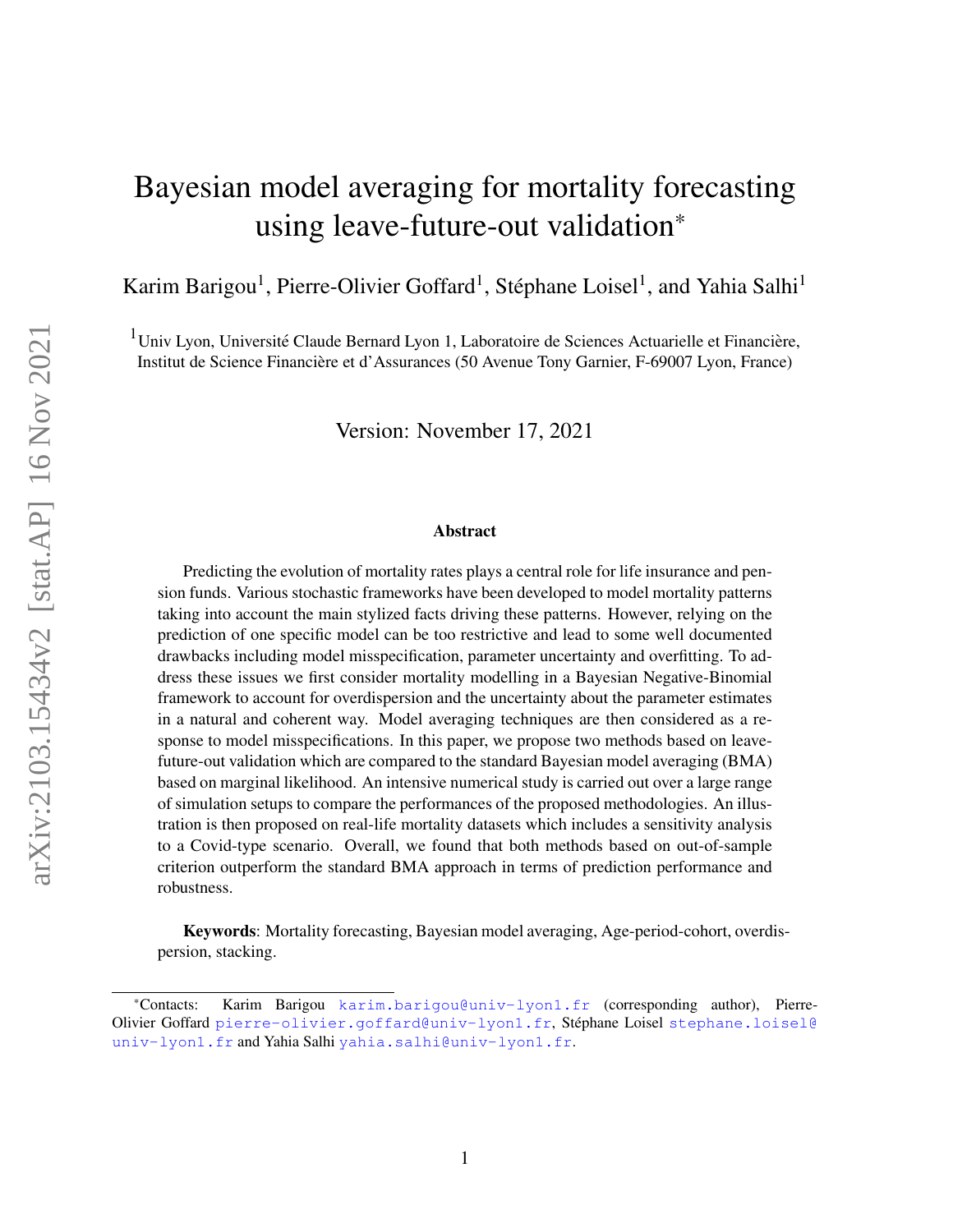# 1 Introduction

Apart from short epidemic shocks, most developed countries face unprecedented improvements in longevity that contribute to the aging of the population. As a consequence, pension funds, social security systems and life insurers face longevity risk, namely the risk that policyholders live longer than expected. These concerns have led to an extensive development of stochastic mortality models in the actuarial, demographic and statistical literature. The selection of a specific model is naturally subject to model risk, that is the risk of picking the wrong model. This paper considers a full Bayesian model averaging approach to mitigate this risk while taking into account the uncertainty in the value of the parameters due to the potential lack of fit of the mortality models to the data.

A major part of the literature on stochastic mortality modelling has developed from the seminal work of [Lee and Carter](#page-30-0) [\(1992\)](#page-30-0). It introduced a factor-based framework on which the mortality surface (on the logarithmic scale) is decomposed into the sum of an age-specific term representing the average mortality rate per age and a bilinear term including a single time-varying index, which represent the mortality trend and an age-specific component that characterizes the sensitivity to this trend at different ages. Several extensions were proposed in the literature. For example, [Renshaw and Haberman](#page-30-1) [\(2006\)](#page-30-1) proposed an extension of the Lee-Carter model with a cohort effect and [Cairns et al.](#page-28-0) [\(2006\)](#page-28-0) proposed a two-factor model for pensioners mortality often abbreviated as CBD. The CBD model was then extended by incorporating combinations of a quadratic age term and a cohort effect term in [Cairns et al.](#page-28-1) [\(2009\)](#page-28-1). [Plat](#page-30-2) [\(2009\)](#page-30-2) combined the features of existing models to come up with a model that covers the entire age range and takes into account cohort effects. For an overview of existing models, we refer to [Hunt and Blake](#page-29-0) [\(2020\)](#page-29-0). Mortality forecasts are usually obtained in a frequentist two-step procedure. In a first step, estimates of the parameters are obtained by Singular Value Decomposition or Maximum Likelihood Estimation, noticing that standard mortality models can be expressed as a generalized non-linear or linear model, see [Currie](#page-29-1) [\(2016\)](#page-29-1). In a second step, parameters are projected using time-series techniques.

In this paper, we consider mortality modelling in a Bayesian framework. When compared to the classical framework, the Bayesian approach offers two notable advantages. First, the estimation and forecasting steps go hand in hand, which leads to more consistent estimates, see [Cairns et al.](#page-28-2) [\(2011b\)](#page-28-2) and [Wong et al.](#page-31-0) [\(2018\)](#page-31-0) among others. Second, it better accounts for the different sources of uncertainty in a natural and coherent way. Within the literature on Bayesian mortality modeling, [Czado et al.](#page-29-2) [\(2005\)](#page-29-2) proposed a fully integrated Bayesian approach tailored to the Poisson Lee-Carter (LC) model. It was extended to the multi-population setting in [Anto](#page-28-3)[nio et al.](#page-28-3) [\(2015\)](#page-28-3). [Pedroza](#page-30-3) [\(2006\)](#page-30-3) performed mortality forecasting using a Bayesian state-space model using Kalman filters, that handle missing data. [Kogure and Kurachi](#page-30-4) [\(2010\)](#page-30-4) presented a Bayesian approach to pricing longevity risk under the LC framework. Finally, Venter and Sahin [\(2018\)](#page-31-1) considered Bayesian shrinkage to obtain a parsimonious parameterization of mortality models.

To account for model uncertainty, we consider model averaging. Compared to using the predictions of one specific model, combining the forecasts of various models is more robust toward model mis-specification and is more likely to produce reliable point and interval forecasts. There are two standard approaches to model averaging: a frequentist approach based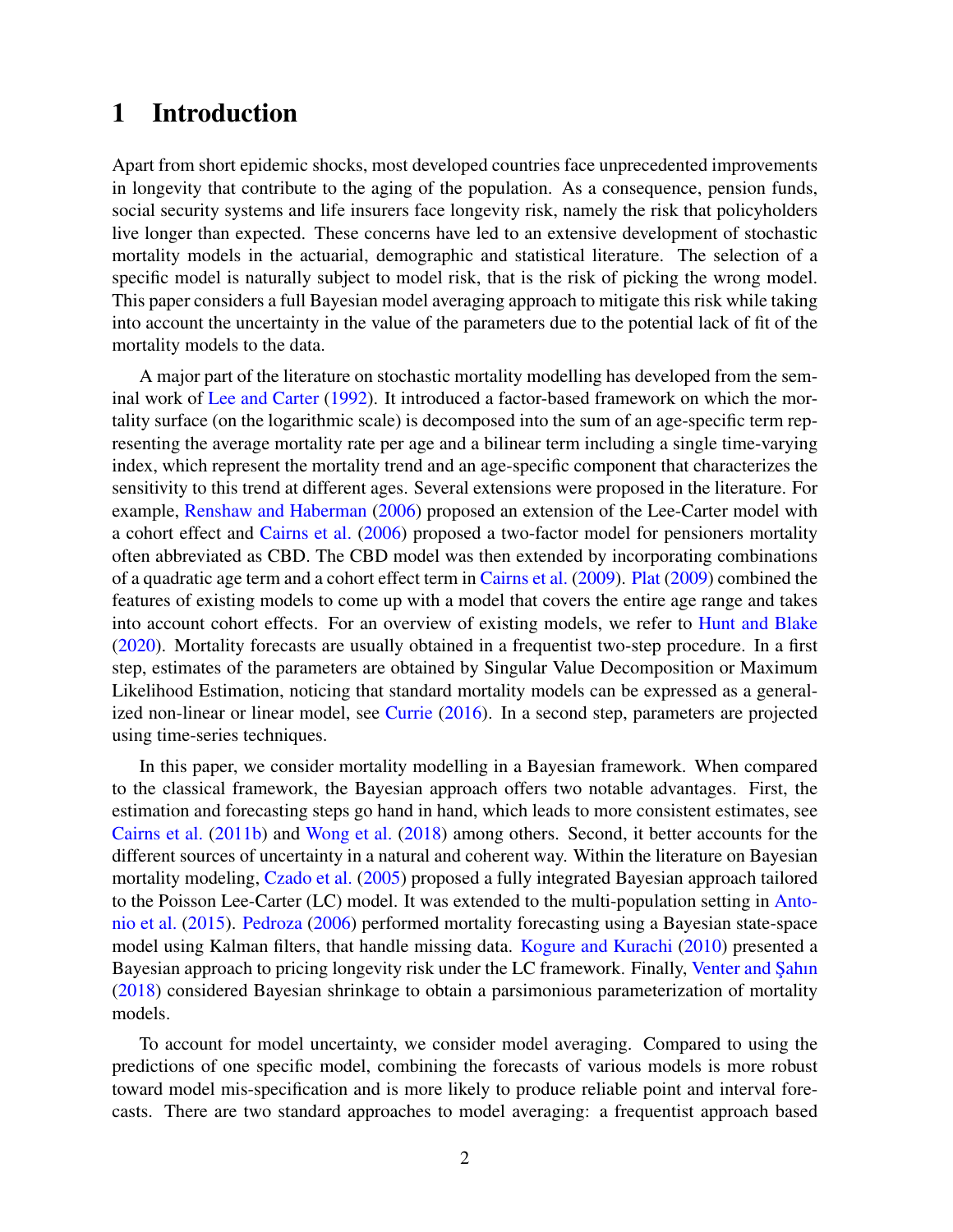on the Akaike Information Criterion (AIC) by [Buckland et al.](#page-28-4) [\(1997\)](#page-28-4) and a Bayesian approach known as Bayesian model averaging, see [Hoeting et al.](#page-29-3) [\(1999\)](#page-29-3), relying on the Bayes factor, see [Kass and Raftery](#page-30-5) [\(1995\)](#page-30-5). While both approaches received much attention in several areas such as ecology [\(Cade](#page-28-5) [\(2015\)](#page-28-5)) or finance [\(Koop and Korobilis](#page-30-6) [\(2012\)](#page-30-6)), there are only few papers in the context of demography and actuarial science. [Shang](#page-30-7) [\(2012\)](#page-30-7) combined mortality forecasts based on two weighting schemes, the first is based on out-of-sample forecast accuracy and the other relies on in-sample goodness-of-fit. Instead of choosing the optimal weights, [Shang and](#page-30-8) [Haberman](#page-30-8) [\(2018\)](#page-30-8) considered selecting a subset of superior models before equally averaging forecasts from these selected models. In the Bayesian setting, we only found [Benchimol et al.](#page-28-6) [\(2018\)](#page-28-6) who applied Bayesian Model Averaging (BMA) to combine four popular mortality models via their posterior probability. However, they did not show the mathematical details nor did they compare the BMA with the single-model forecasts.

In this paper, we propose a full Bayesian approach for mortality forecasting. We first sample from the posterior distribution of the mortality model parameters using Markov Chain Monte Carlo (MCMC) techniques. We then derive weights for each mortality model. The standard method for calculating the Bayesian model weights uses a marginal likelihood approximation. The latter characterizes the suitability of the model to the data used to train this very model. We therefore introduce two alternative model averaging methods based on the forecast accuracy measured on a validation data set (different from the training one). The validation set is made of the most recent years, hence the name *leave-future-out* validation. We refer to these method as *stacking* and *pseudo-BMA* because they follow from an adaptation of the model averaging strategies described in the work of [Yao et al.](#page-31-2) [\(2018\)](#page-31-2) based on leave-one-out validation. We show that stacking and pseudo-BMA outperform the standard averaging approach in terms of forecasting accuracy when applied to real as well as simulated mortality data. To the best of our knowledge, this is the first time that a Bayesian model averaging approach based on out-ofsample performance is considered for mortality forecasting.

The remainder of the paper is organized as follows. In [Section 2,](#page-2-0) we introduce the Bayesian mortality modeling framework which accommodates a wide range of well-known mortality models. In [Section 3,](#page-7-0) we discuss model aggregation strategies, starting with the standard method before moving on to the alternative methods designed to make predictions. In [Sec](#page-11-0)[tion 4,](#page-11-0) an intensive numerical study is carried out accross a large range of simulation setups to provide a fair comparison of the proposed methodologies. [Section 5](#page-16-0) compares the prediction performance of the model averaging methodologies on real-life mortality datasets. [Section 6](#page-24-0) investigates the impact of a COVID-type effect on the mortality rate projections and [Section 7](#page-25-0) provides some concluding remarks and perspectives for future research work.

# <span id="page-2-0"></span>2 Bayesian Mortality Modeling

When studying human mortality, the data at hand consist of death counts  $d_{x,t}$  and central exposures  $e_{x,t}$ , where  $x = x_1, x_2, \ldots, x_A$  and  $t = t_1, t_2, \ldots, t_N$  represent a set of A age groups and N calendar years respectively. We denote by  $\mu_{x,t}$  the force of mortality at age x and calendar year t. A stochastic mortality model commonly relies on two assumptions: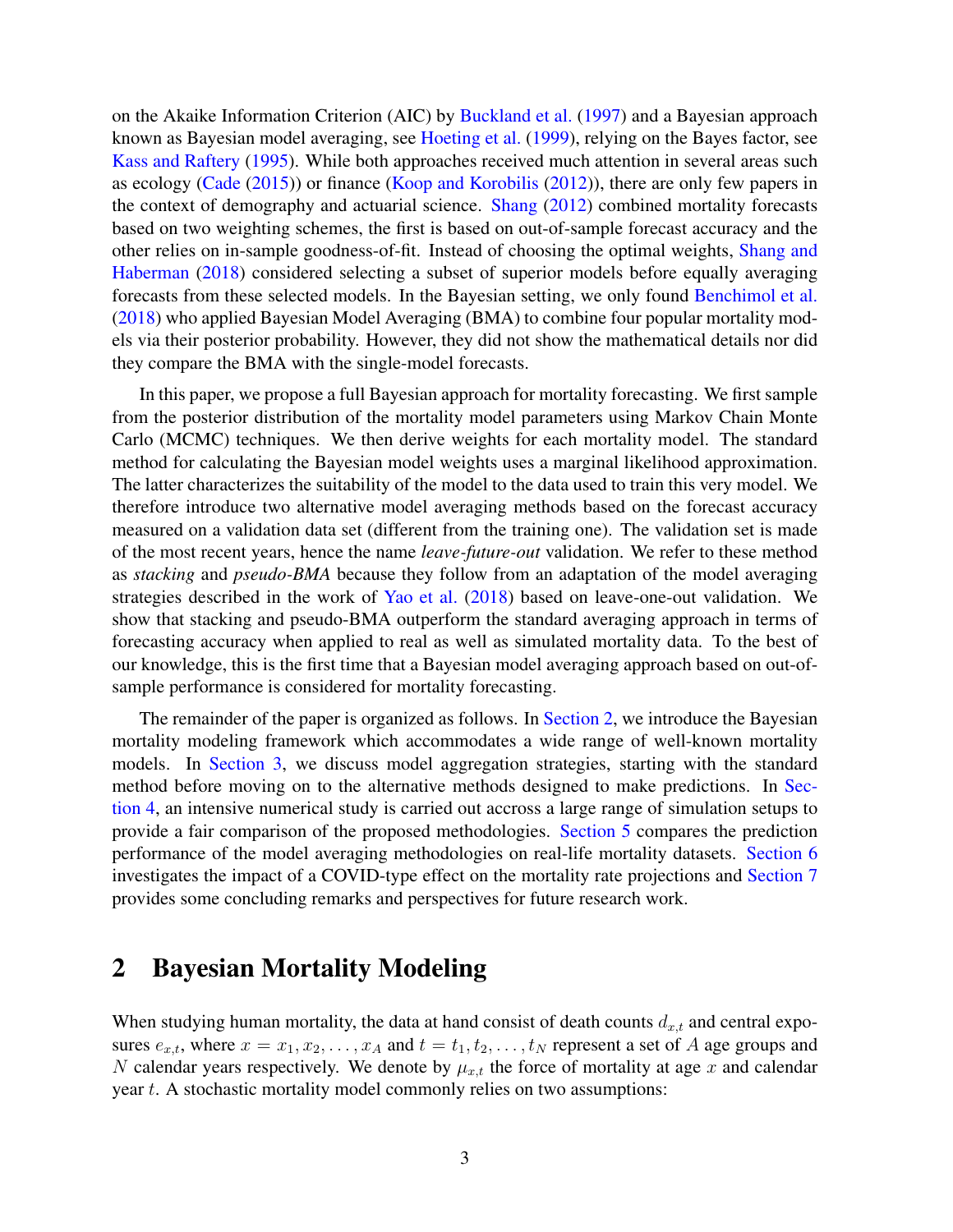- 1. The number of deaths is modelled by a counting random variable  $D_{x,t}$  following either a Poisson, binomial, or negative binomial distribution.
- 2. The force of mortality has a log or logit link to the age and calendar year variables.

### 2.1 Negative-Binomial model

The data provided to mortality models are generally at the country level. Empirical studies have shown that life expectancy depends on socioeconomic status, individual income, education, marital status, among other factors. This heterogeneity within a given population tends to increase the variability of the underlying death counts, leading to overdispersion. To tackle this issue, we consider a classic extension of the Poisson distribution, namely a gamma mixture of Poisson distributions, which assumes that

$$
D_{x,t} \mid \mu_{x,t} \stackrel{\text{ind}}{\sim} \text{Poisson}(\mu_{x,t} e_{x,t}) \tag{2.1}
$$

$$
\log \mu_{x,t} = \alpha_x + \sum_{i=1}^p \beta_x^{(i)} \kappa_t^{(i)} + \beta_x^{(0)} \gamma_{t-x} + \log \nu_{x,t}
$$
 (2.2)

$$
\nu_{x,t} \mid \phi \stackrel{\text{ind}}{\sim} \text{Gamma}(\phi, \phi), \tag{2.3}
$$

where the average mortality rate within each age group relates to the  $\alpha_x$  coefficient, while age specific patterns of mortality improvement over time are captured through the  $\beta_x^{(i)}$  and  $\kappa_t^{(i)}$  $t^{(i)}$  for  $i = 1, \ldots, p$ . The model can accomodate for an age-specific cohort effect with the product of  $\beta_x^{(0)}$  by  $\gamma_{t-x}$  while overdispersion relates to the parameter  $\phi$ . The expectation and variance of this model are given by

<span id="page-3-0"></span>
$$
\mathbb{E}\left[D_{x,t}\right] = e_{x,t} \exp\left(\alpha_x + \sum_{i=1}^p \beta_x^{(i)} \kappa_t^{(i)} + \beta_x^{(0)} \gamma_{t-x}\right) \tag{2.4}
$$

$$
\text{Var}\left[D_{x,t}\right] = \mathbb{E}\left[D_{x,t}\right] \times \left[1 + \frac{\mathbb{E}\left[D_{x,t}\right]}{\phi}\right] > \mathbb{E}\left[D_{x,t}\right].\tag{2.5}
$$

This model has the same mean as the standard Poisson model but possesses a larger variance which depends on the value of  $\phi$ . When  $\phi \to \infty$ , we recover the standard Poisson model. An important feature of this model is its equivalence to a Negative-Binomial (NB) model, in the sense that

$$
D_{x,t} | \alpha_x, \beta_x, \kappa_t, \gamma_{t-x}, \phi \sim \text{Neg} - \text{Bin}\left(e_{x,t} \exp\left(\alpha_x + \sum_{i=1}^p \beta_x^{(i)} \kappa_t^{(i)} + \beta_x^{(0)} \gamma_{t-x}\right), \phi\right).
$$

The NB model was considered in a frequentist framework by [Delwarde et al.](#page-29-4) [\(2007\)](#page-29-4) and in a Bayesian setting by [Wong et al.](#page-31-0) [\(2018\)](#page-31-0). We remark that [Wong et al.](#page-31-0) [\(2018\)](#page-31-0) compared the NB model with a Poisson model with normal random error  $\nu_{x,t}$ , and found that both specifications provide similar fits.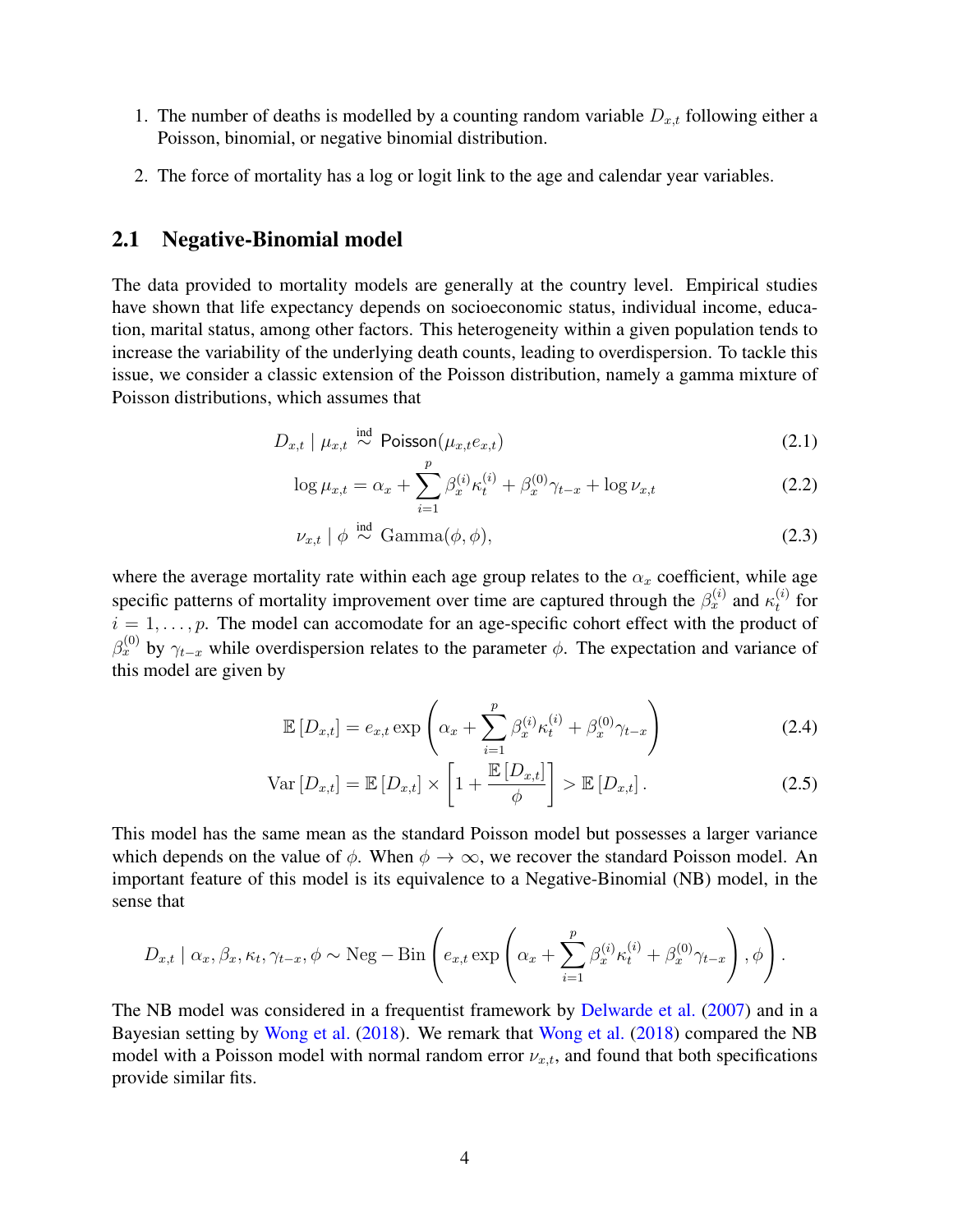Under the NB assumption, the full likelihood of the death records is given by

<span id="page-4-1"></span>
$$
l(y | \boldsymbol{\alpha}, \boldsymbol{\beta}, \boldsymbol{\kappa}, \boldsymbol{\gamma}, \phi) = \prod_{x,t} \left\{ \frac{\Gamma(d_{xt} + \phi)}{\Gamma(\phi)\Gamma(d_{xt} + 1)} \left[ \frac{e_{xt} \exp(\eta_{x,t})}{e_{xt} \exp(\eta_{x,t}) + \phi} \right]^{d_{xt}} \left[ \frac{\phi}{e_{xt} \exp(\eta_{x,t}) + \phi} \right]^{\phi} \right\},\tag{2.6}
$$

with

<span id="page-4-2"></span>
$$
\eta_{x,t} = \alpha_x + \sum_{i=1}^p \beta_x^{(i)} \kappa_t^{(i)} + \beta_x^{(0)} \gamma_{t-x}.
$$
\n(2.7)

In this section we are concerned with finding the parameters

$$
\theta = (\alpha_x, \beta_x^{(0)}, \dots, \beta_x^{(p)}, \kappa_t^{(1)}, \dots, \kappa_x^{(p)}, \gamma_{t-x}, \phi),
$$

in the set of possible parameters  $\Theta$ , that best explains our data  $y = (d_{x,t}, e_{x,t})$ , for  $x =$  $x_1, \ldots, x_A$  and  $t = t_1, \ldots, t_N$ .

## 2.2 Bayesian analysis

Bayesian inference is based on the idea of updating our prior beliefs  $p(\theta)$  over  $\theta$  with the observed data at hand y to come up with posterior beliefs  $p(\theta|y)$ , see [Gelman et al.](#page-29-5) [\(1995\)](#page-29-5). By Bayes' theorem, we can determine the posterior distribution of the parameters given the data as follows

<span id="page-4-0"></span>
$$
p(\theta|y) = \frac{p(y|\theta)p(\theta)}{\int_{\Theta} p(y|\theta)p(\theta)},
$$
\n(2.8)

which in turn allows us to build credible intervals as well as point estimates of the parameters by taking the mean or the mode of the posterior. The integral in the denominator of  $(2.8)$  is often analytically intractable due to the high dimension of the parameter space Θ. The usual workaround consists in sampling from the posterior distribution using a Markov Chain Monte Carlo (MCMC) simulation scheme:

$$
\theta^{(1)}, \theta^{(2)}, \dots, \theta^{(M)} \sim p(\theta | y) \propto p(y | \theta) p(\theta).
$$

In this paper, we consider five standard mortality models, each implemented in the Negative-Binomial setting with the likelihood [\(2.6\)](#page-4-1). In [Table 1,](#page-5-0) we specify the predictor  $\eta_{x,t}$  entering in the likelihood through  $(2.7)$ . Hereafter, we discuss the prior distributions of the different parameters.

## 2.3 Prior distributions

For the choice of the prior distributions, there are essentially two common approaches. The first one specifies diffuse or weakly informative priors such that the posterior inference is dominated by the likelihood of the data, see e.g. [Wong et al.](#page-31-0) [\(2018\)](#page-31-0). The second one specifies prior distributions which depend on hyperparameters which are estimated by an empirical frequentist approach, see e.g. [Czado et al.](#page-29-2) [\(2005\)](#page-29-2) and [Kogure and Kurachi](#page-30-4) [\(2010\)](#page-30-4). In this paper, we follow the first approach.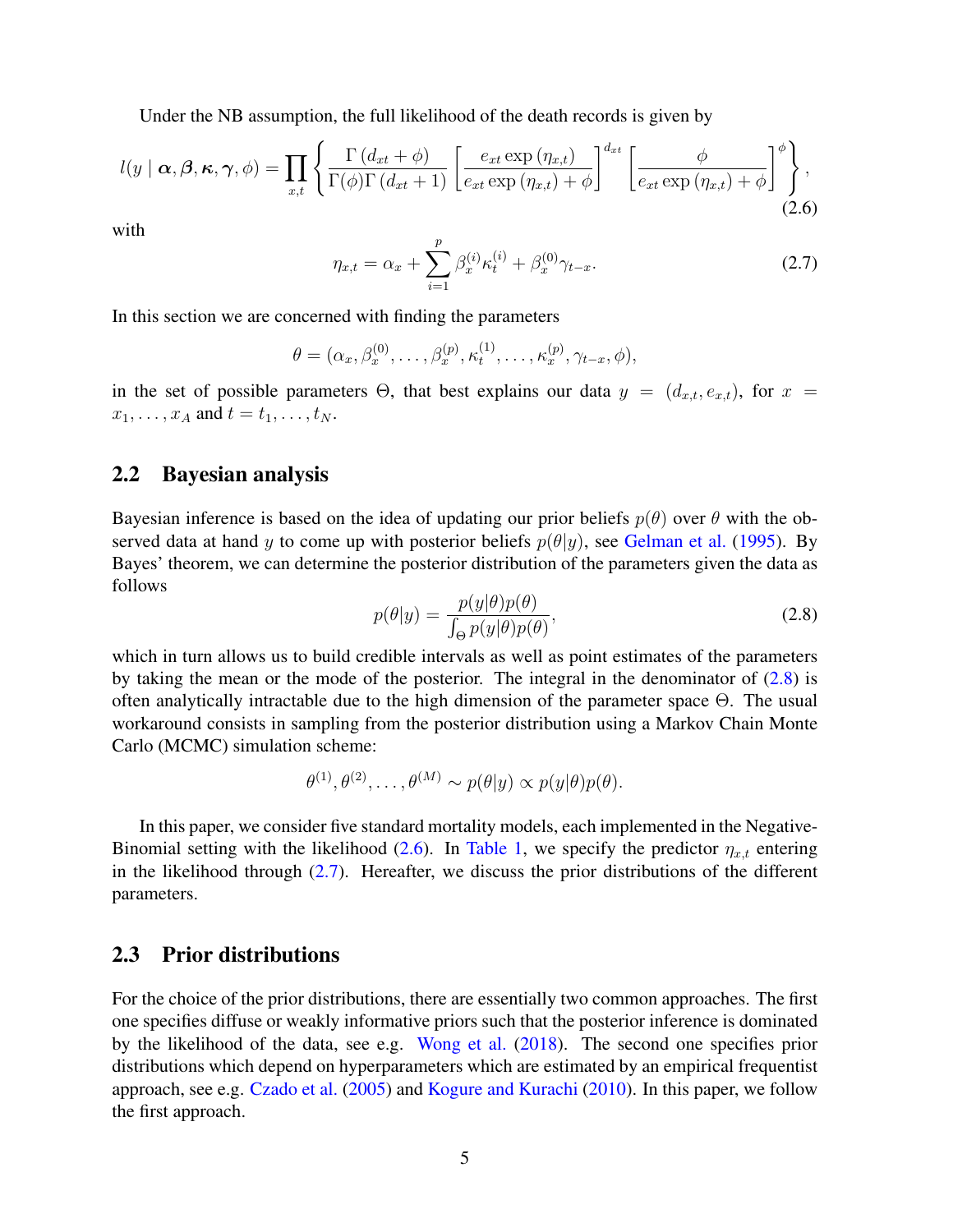Table 1: Model structures considered in this paper.

<span id="page-5-0"></span>

| Mortality model         | Predictor $\eta_{x,t}$                                                           |
|-------------------------|----------------------------------------------------------------------------------|
| Lee-Carter $(LC)$       | $\eta_{x,t} = \alpha_x + \beta_x \kappa_t^{(1)}$                                 |
| Renshaw-Haberman (RH)   | $\eta_{x,t} = \alpha_x + \beta_x \kappa_t^{(1)} + \gamma_{t-x}$                  |
| Age-Period-Cohort (APC) | $\eta_{x,t} = \alpha_x + \kappa_t^{(1)} + \gamma_{t-x}$                          |
| Cairns-Blake-Dowd (CBD) | $\eta_{x,t} = \kappa_t^{(1)} + (x - \bar{x})\kappa_t^{(2)}$                      |
| M6                      | $\eta_{x,t} = \kappa_t^{(1)} + (x - \bar{x})\kappa_t^{(2)} + \gamma_{t-\bar{x}}$ |

#### **2.3.1 Prior distribution for**  $\alpha_x, \beta_x$  and  $\phi$

Similar to [Wong et al.](#page-31-0) [\(2018\)](#page-31-0), we assign independent normal priors on  $\alpha_x$ , i.e.

$$
\alpha_x \sim N(\alpha_0, \sigma_\alpha^2),
$$

with  $\alpha_0 = 0$  and  $\sigma_\alpha^2 = 100$ . Because of the constraint  $\sum_x \beta_x = 1$ , we let the  $\beta_x$ 's be Dirichlet distributed with

$$
\beta_x \sim \text{Dirichlet}(1,\ldots,1).
$$

Since the model variance is measured by  $1/\phi$ , see Equation [\(2.5\)](#page-3-0), the parameter  $\phi$  is actually a concentration parameter for which a standard prior assumption is the half-normal distribution,

$$
\frac{1}{\phi} \sim \text{Half-Normal}(0, 1),
$$

see for instance [Gelman et al.](#page-29-6) [\(2006\)](#page-29-6).

#### 2.3.2 Prior distributions for  $\kappa_t$

For the period indexes we follow the standard actuarial science practice [\(Cairns et al.](#page-28-2) [\(2011b\)](#page-28-2), [Cairns et al.](#page-28-0) [\(2006\)](#page-28-0), [Haberman and Renshaw](#page-29-7)  $(2011)$ , Lovász  $(2011)$ ) and assume that the period indexes follow a multivariate random walk with drift. That is,

<span id="page-5-1"></span>
$$
\boldsymbol{\kappa}_t = \boldsymbol{c} + \boldsymbol{\kappa}_{t-1} + \boldsymbol{\epsilon}_t^{\kappa}, \quad \boldsymbol{\kappa}_t = \begin{pmatrix} \kappa_t^{(1)} \\ \kappa_t^{(2)} \end{pmatrix}, \quad \boldsymbol{\epsilon}_t^{\kappa} \sim N(0, \Sigma), \tag{2.9}
$$

where c is a 2-dimensional vector of trend parameters and  $\Sigma$  is a 2  $\times$  2 variance-covariance matrix of the multivariate white noise  $\epsilon_t^{\kappa}$ . For models with a single period effect like LC, RH and APC, the dimension of Equation  $(2.9)$  shrinks to one. For the sake of identifiability, we impose  $\kappa_1 = 0$  similar to [Haberman and Renshaw](#page-29-7) [\(2011\)](#page-29-7) and [Wong et al.](#page-31-0) [\(2018\)](#page-31-0). Under this constraint, the remaining  $\kappa_t$  quantify the mortality improvements relative to the first year while the first year log mortality rates are determined by the  $\alpha_x$ 's. To complete the model specifications on the  $\kappa_t$ 's, we set independent normal priors over the regression coefficients  $c \sim N(0, 10)$ . The variance-covariance matrix of the error term is defined by

$$
\Sigma = \begin{pmatrix} \sigma_1^2 & \rho_{\Sigma}\sigma_1\sigma_2 \\ \rho_{\Sigma}\sigma_1\sigma_Y & \sigma_2^2 \end{pmatrix}
$$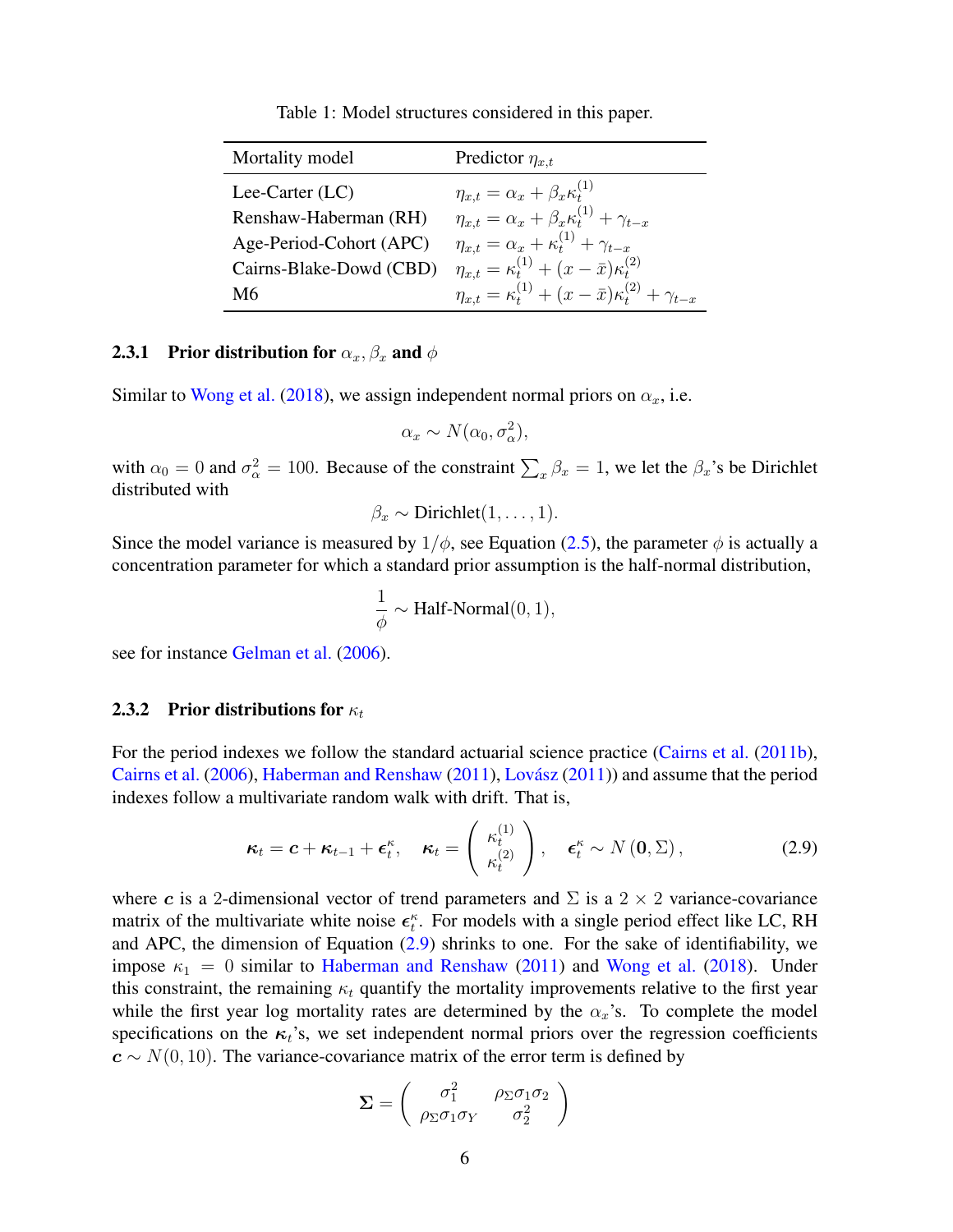where the variance coefficients are independent exponentials  $\sigma_1, \sigma_2 \sim Exp(0.1)$  and the correlation parameter is uniform  $\rho_{\Sigma} \sim U$  [-1, 1].

#### 2.3.3 Prior distributions for  $\gamma_c$

For the cohort effect, we consider a second order autoregressive process (AR(2)):

<span id="page-6-0"></span>
$$
\gamma_c = \psi_1 \gamma_{c-1} + \psi_2 \gamma_{c-2} + \epsilon_t^{\gamma}, \quad \epsilon_t^{\gamma} \sim N(0, \sigma_{\gamma}), \tag{2.10}
$$

which is in line with previous study conducted by [Cairns et al.](#page-28-7)  $(2011a)$  and Lovász  $(2011)$ . Several model specifications such as  $AR(1)$  or  $ARIMA(1, 1, 0)$  can be seen as special cases of Equation [\(2.10\)](#page-6-0). To ensure identifiability, the cohort component is constrained so that the first and last components are equal to 0:

$$
\gamma_1 = 0, \quad \gamma_C = 0.
$$

For the RH model, we also impose that the sum of effects over the whole range of cohorts is zero:

$$
\sum_{i=1}^{C} \gamma_i = 0,
$$

where C corresponds to the most recent cohort. These constraints ensure that  $\gamma$  truly represents a cohort effect. Indeed, if the cohort effect presents a trend, this can be compensated by an adjustement to the age and period effects. We close the model specification by imposing some vague priors assumptions on the hyperparameters:

$$
\psi_1, \psi_2 \sim N(0, 10), \quad \sigma_\gamma \sim Exp(0.1).
$$

Remark 2.1 *It is well-known that the RH model may have convergence issues [\(Currie,](#page-29-1) [2016,](#page-29-1) [Hunt and Villegas,](#page-30-10) [2015\)](#page-30-10). Following [Cairns et al.](#page-28-2) [\(2011b\)](#page-28-2), we first started our analysis with a stationary AR(2) process with constraints on the first and last component but found convergence issues during our simulation study (in 80 simulations, around 20 calls were not conver*gent). Adding the sum-to-zero constraint by imposing  $\gamma_2 = -\sum_{i=3}^{C-1} \gamma_i$  solved the convergence *problem.*

## 2.4 Hamiltonian Monte Carlo and Stan

To produce samples from the posterior distribution, we have implemented our stochastic mortality models using a programming language called *Stan*, see [Carpenter et al.](#page-28-8) [\(2017\)](#page-28-8). Stan performs an Hamiltonian Monte Carlo (HMC) sampling scheme through the No-U-TurnS (NUTS) algorithm. Compared with the random-walk Metropolis algorithm, where a proposed value is not related to the target distribution, HMC proposes a value that uses the derivatives of the density function being sampled to generate efficient transitions spanning the posterior (see e.g. [Neal](#page-30-11) [\(2011\)](#page-30-11) for details). It uses an approximate Hamiltonian dynamics simulation based on numerical integration which is then corrected by performing a Metropolis acceptance step. HMC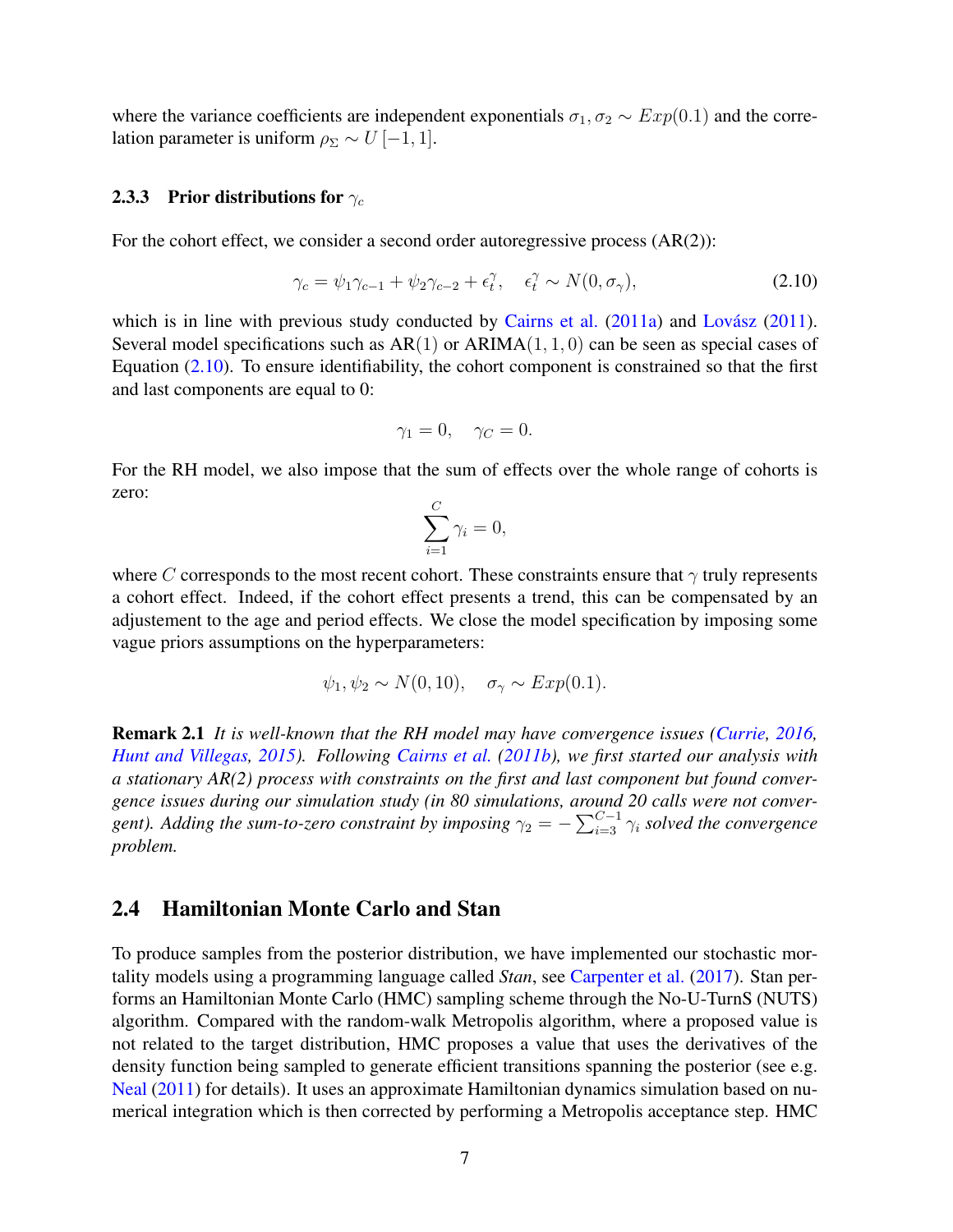enhances the sampling efficiency and robustness for models with complex posteriors compared to the widely used Metropolis-Hasting within Gibbs sampling scheme.<sup>[1](#page-0-0)</sup> The NUTS algorithm, introduced by [Hoffman and Gelman](#page-29-8) [\(2014\)](#page-29-8), cope with the difficult choice of the tuning parameters and makes possible the incorporation of the HMC routine into inferencial engines such as Stan. The latter software is gaining popularity among Bayesian statistics practitionners and actuarial scientists, see for instance the work of [Gao et al.](#page-29-9) [\(2019\)](#page-29-9) and [Hilton et al.](#page-29-10) [\(2019\)](#page-29-10) where Stan is used for claim reserving and mortality modeling, respectively.

**Implementation in R** We have built our own R package  $StanMOMO$  which implements the mortality models of [Table 1](#page-5-0) under the Poisson and the Negative-Binomial setting. It can be downloaded from <https://CRAN.R-project.org/package=StanMoMo>. The package provides high-level R functions to perform Bayesian mortality inference, model selection and model averaging while using Stan and HMC sampling in the background.

HMC sampling For each model, four parallel chains are constructed, each of length 4000. The first half of each chain is used as a warm-up round (during which stan tunes the algorithm to reflect the characteristics of the posterior) and discarded. Parallel chains are used to better assess the convergence toward the posterior distribution. During our analysis, we carefully checked that there were no diverging transitions and we also followed the diagnostic measure R that was advocated by [Vehtari et al.](#page-31-3) [\(2020\)](#page-31-3). We checked that  $\widehat{R}$  < 1.01 as recommended by the authors, which indicates that all parameters have converged to an acceptable degree. The remainder of all the chains are then gathered and used for inference.

# <span id="page-7-0"></span>3 Bayesian mortality model averaging

Instead of choosing one model, model averaging stems from the idea that a combination of candidate models among a model list  $\mathcal{M} = (M_1, \ldots, M_K)$  may perform better than one single model. The standard Bayesian approach, called *Bayesian model averaging* (BMA), consists in weighing each model by its posterior model evidence. This approach is discussed in [subsec](#page-8-0)[tion 3.1](#page-8-0) but should be avoided for mortality forecasting for several reasons. Among them, BMA is very sensitive to prior choices and tends to select only one model asymptotically. Moreover, like the Bayes Information Criterion (BIC), BMA measures how well the model fits the past but not how well the model predicts the future.

We propose two alternative model averaging approaches, called *stacking* and *Pseudo-BMA*, based on leave-future-out and inspired from the work of [Yao et al.](#page-31-2) [\(2018\)](#page-31-2). These approaches, seemingly more suited for forecasting, are described in [subsection 3.2.](#page-9-0)

<sup>&</sup>lt;sup>1</sup>[Neal](#page-30-11) [\(2011\)](#page-30-11) analyzes the scaling benefit of HMC with dimensionality. [Hoffman and Gelman](#page-29-8) [\(2014\)](#page-29-8) provide practical comparisons of Stan's adaptive HMC algorithm with Gibbs, Metropolis, and standard HMC sample.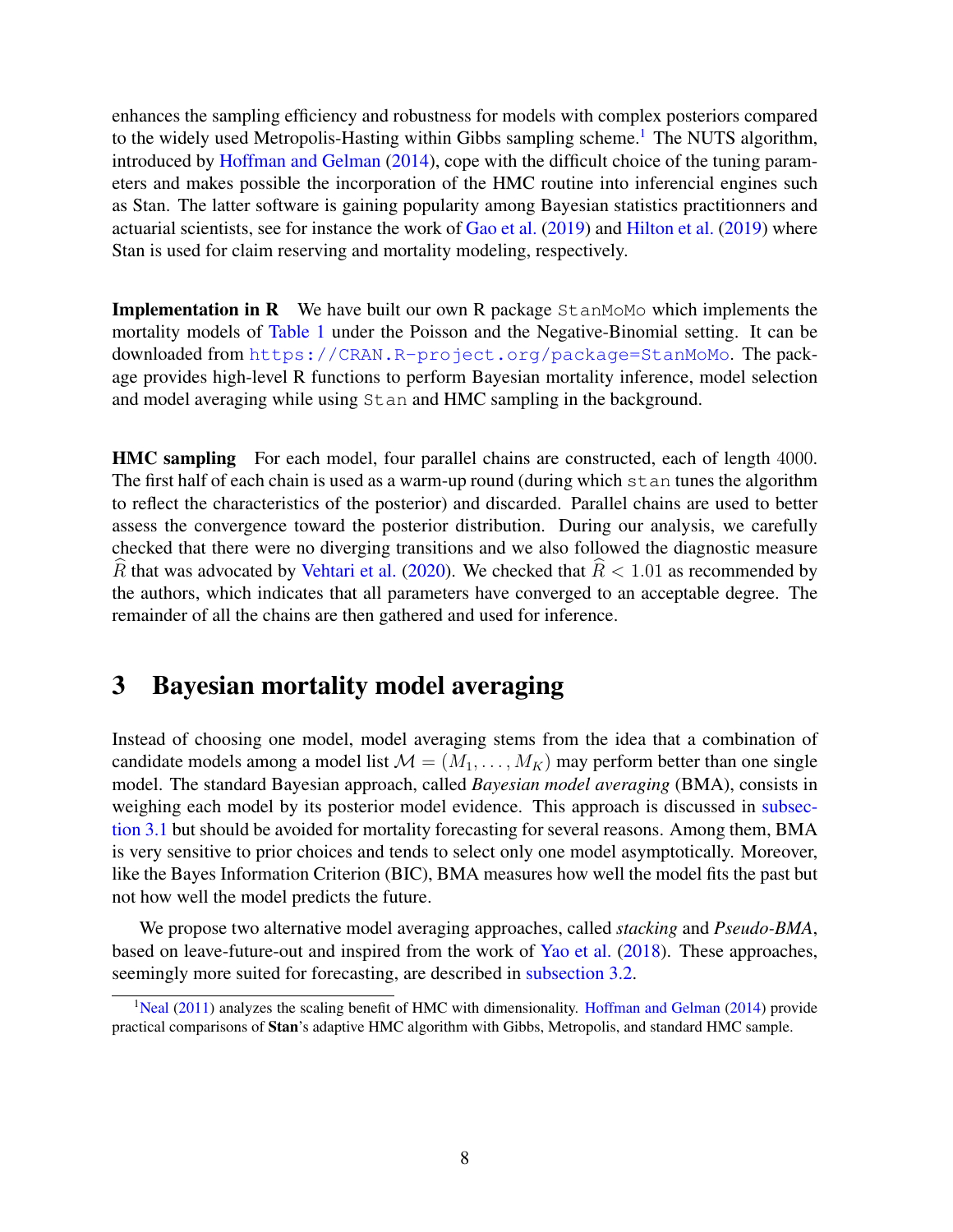### <span id="page-8-0"></span>3.1 Bayesian model averaging by marginal likelihoods

In the standard BMA approach, each model is weighted by its posterior probability

<span id="page-8-1"></span>
$$
p(M_k | y) = \frac{p(y | M_k) p(M_k)}{\sum_{k=1}^{K} p(y | M_k) p(M_k)},
$$
\n(3.1)

where

<span id="page-8-2"></span>
$$
p(y \mid M_k) = \int_{\Theta} p(y \mid \theta_k, M_k) p(\theta_k \mid M_k) d\theta_k, \qquad (3.2)
$$

for  $k \in \{1, \ldots, K\}$ , is called the Marginal Likelihood (ML). The posterior distribution for any quantity of interest  $\Delta$  (e.g. mortality forecasts) is then given by

$$
p(\Delta \mid y) = \sum_{k=1}^{K} p(\Delta \mid M_k, y) p(M_k \mid y).
$$

Since we typically assume equal prior model probabilities, i.e.  $p(M_k) = \frac{1}{K}$ , it remains to compute the MLs for each model. To do so, we use an importance sampling technique known as bridge sampling. The underlying principle is briefly recalled hereafter Let

$$
p_i(\theta) = \frac{\eta_i(\theta)}{Z_i}, \ i \in \{1, 2\}.
$$

be two probability distributions known up to a normalizing constant  $Z_i, i \in \{1,2\}$  and let  $\theta \mapsto h(\theta)$  be a "bridge" function. The normalizing constant ratio  $Z_1/Z_2$  may be written as

$$
r = \frac{Z_1}{Z_2} = \frac{\mathbb{E}_{p_2}(\eta_1 \cdot h)}{\mathbb{E}_{p_1}(\eta_2 \cdot h)},
$$

where  $\mathbb{E}_{p_i}$  stands for the expectation under  $p_i(\theta), i \in \{1, 2\}$ , and be approximated by

$$
\frac{Z_1}{Z_2} \approx \frac{\sum_{j=1}^N \eta_1\left(\theta_j^{(2)}\right) h\left(\theta_j^{(2)}\right)}{\sum_{j=1}^N \eta_2\left(\theta_j^{(1)}\right) h\left(\theta_j^{(1)}\right)},\tag{3.3}
$$

where  $\theta_1^{(i)}$  $\theta_1^{(i)}, \ldots, \theta_N^{(i)} \sim p_i(\theta), i \in \{1,2\}$ . The optimal bridge function from the quadratic error point of view is given by

$$
h(\theta) \propto \frac{2}{\eta_1(\theta) + r\eta_2(\theta)},
$$
\n(3.4)

see [\(Meng and Wong,](#page-30-12) [1996,](#page-30-12) Theorem 1). Of course, the fact that  $r$  appears in the bridge function expression is problematic. A practical solution is to define a sequence  $(r_l)_{l\geq0}$  recursively as

$$
r_l = \sum_{j=1}^N \frac{\eta_1(\theta_j^{(2)})}{\eta_1(\theta_j^{(2)}) + r_{l-1}\eta_2(\theta_j^{(2)})} / \sum_{j=1}^N \frac{\eta_2(\theta_j^{(1)})}{\eta_1(\theta_j^{(1)}) + r_{l-1}\eta_2(\theta_j^{(1)})}, l \ge 1,
$$

with some initial value  $r_0$ . The algorithm stops as soon as the difference between two consecutive r is smaller than some threshold. For our purpose, we set  $p_1(\theta) = p(\theta | y, M_k)$  for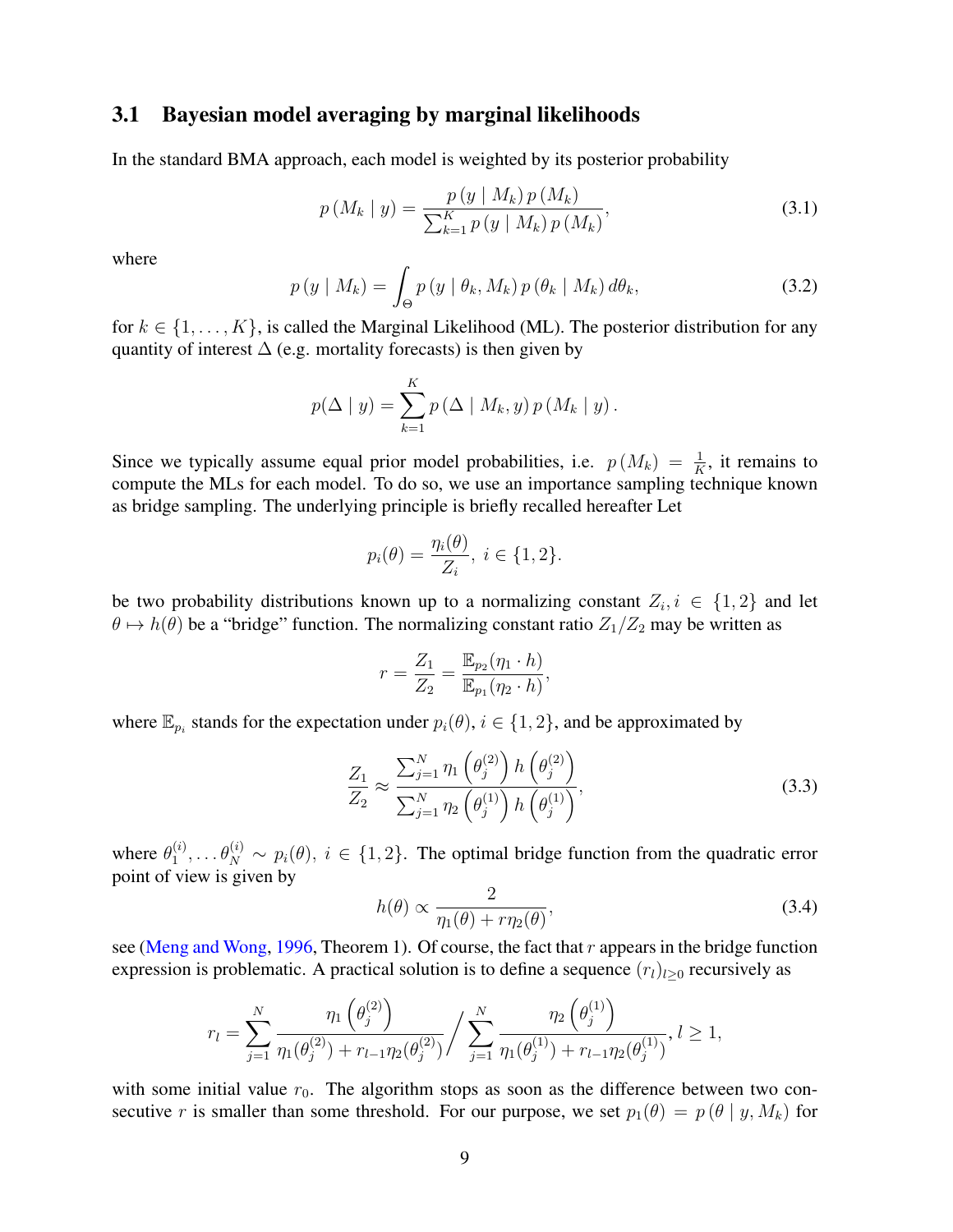$k \in \{1, \ldots, K\}$  and therefore  $Z_1 = p(y \mid M_k)$ . A sample  $\theta_1^{(1)}$  $\theta_1^{(1)},\ldots,\theta_N^{(1)} \sim p\left(\theta\mid y,M_k\right)$  is readily available from HMC sampling. A common choice for the second distribution  $p_2(\theta)$  is the multivariate normal distribution with mean and covariance matrix estimated from the posterior draws, see [Overstall and Forster](#page-30-13) [\(2010\)](#page-30-13) and [Gronau et al.](#page-29-11) [\(2017\)](#page-29-11). The bridge sampling algorithm has been implemented in the R package bridgesampling, see [Gronau et al.](#page-29-12) [\(2020\)](#page-29-12). Among several importance sampling estimators, [Meng and Wong](#page-30-12) [\(1996\)](#page-30-12) showed that the bridge sampler minimizes the mean-squared error and is more robust to the tail behavior of the proposal distribution relative to the posterior distribution [\(Gronau et al.,](#page-29-11) [2017\)](#page-29-11). Once the MLs are obtained for each model, weights are given by the posterior model probabilities in Equation  $(3.1).$  $(3.1).$ 

#### <span id="page-9-0"></span>3.2 Bayesian model averaging by stacking and Pseudo-BMA

Bayesian model averaging is flawed in a setting where the "true" data-generating process is not part of the model candidates, see [Yao et al.](#page-31-2) [\(2018\)](#page-31-2). Indeed, in this setting, BMA asymptotically selects the model in the list which is closest to the real model in the sense of Kullback - Leibler (KL) divergence. More importantly, as we can see from Equation [\(3.2\)](#page-8-2), that the marginal likelihood is strongly sensitive to the specific prior choice  $p(\theta_k | M_k)$  in each model, see [Fernandez](#page-29-13) [et al.](#page-29-13) [\(2001\)](#page-29-13).

As an alternative approach, different authors considered model selection and averaging based on prediction performance on hold-out data. For instance, [Geisser and Eddy](#page-29-14) [\(1979\)](#page-29-14) proposed to replace marginal likelihoods  $p(y \mid M_k)$  with a product of Bayesian leave-oneout cross-validation (LOO-CV) predictive densities  $\prod_{i=1}^{n} p(y_i | y_{-i}, M_k)$  where  $y_{-i}$  is the data without the *i*-th-point. More recently, [Yao et al.](#page-31-2) [\(2018\)](#page-31-2) proposed Bayesian model averaging approaches based on LOO-CV. Roughly speaking, weights are chosen such that the averaged model has the best prediction performance according to a logarithm scoring rule.

In this section, we consider two Bayesian model averaging techniques from [Yao et al.](#page-31-2) [\(2018\)](#page-31-2), namely *stacking* and *Pseudo-BMA*, but adapted to the problem of forecasting mortality. As pointed out by [Burkner et al.](#page-28-9) [\(2020\)](#page-28-9), LOO-CV is problematic if the goal is to estimate the predictive performance for future time points. Leaving out only one observation at a time will allow information from the future to influence predictions of the past (i.e., data from times  $t + 1, t + 2, \ldots$ , would inform predictions for time t). Instead, it is more appropriate to use leave-future-out validation. In our context of mortality forecasting, instead of leaving one point out, we leave the last M years of data out and evaluate the prediction performance over these M years.

More precisely, assume that the data for  $T$  years is split into a training set and a validation set as follows:

- $y_{1:N} = (d_{x,t}, e_{x,t})$  for all x's and  $t = t_1, \ldots, t_N$  are the death and exposure counts of the first  $N$  years, used to fit the model.
- $y_{N+1:N+M} = (d_{x,t}, e_{x,t})$  for all x's and  $t = t_{N+1}, \ldots, t_{N+M}$  are the death and exposure counts associated to the remaining M years, used to validate the model.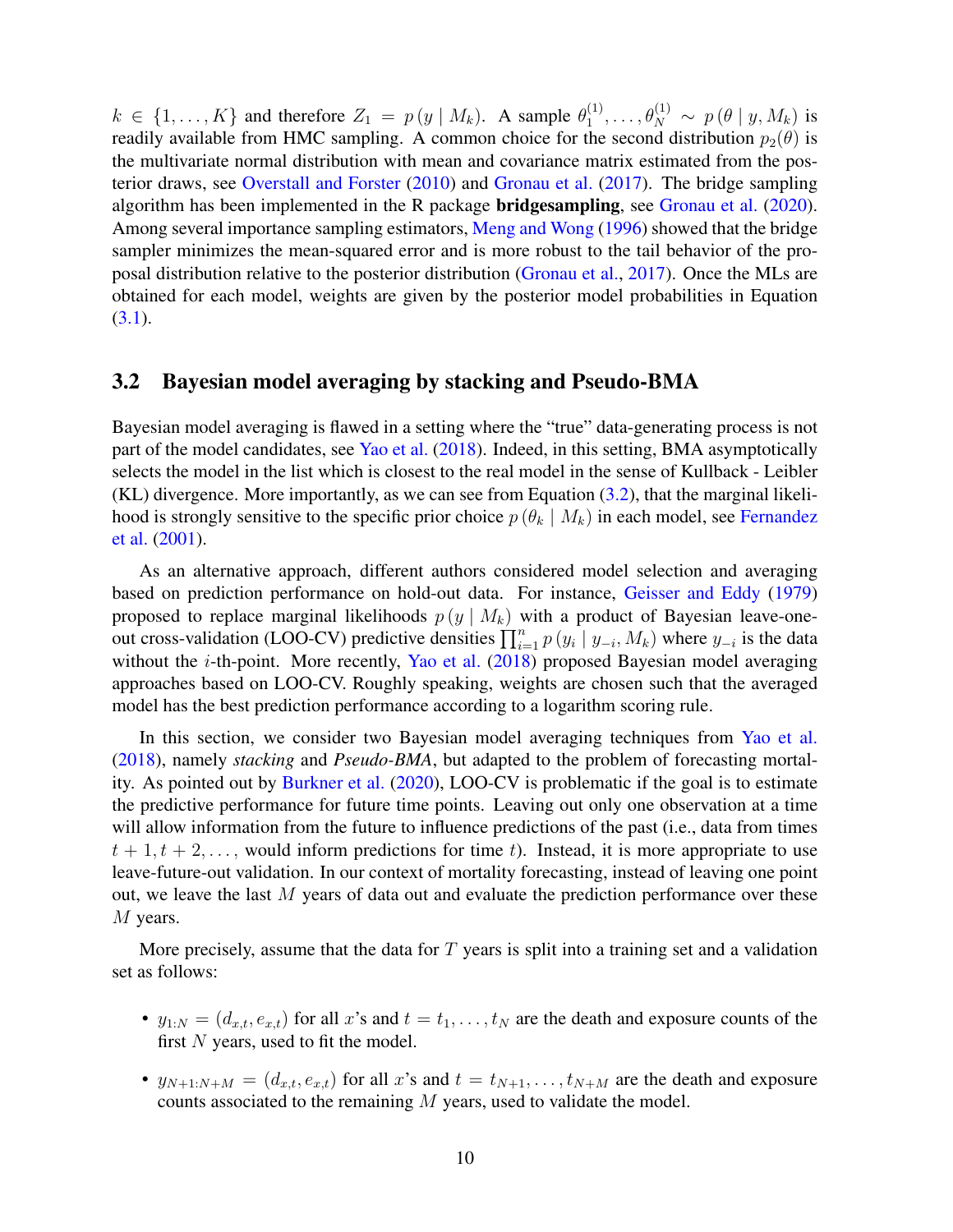After fitting the NB model to  $y_{1:N}$ , we can obtain an empirical distribution of future  $\mu_{x,t}$  for  $t = t_{N+1}, \ldots, t_{N+M}$  based on MCMC samples. Combined with the exposures of the validation set, we can then obtain an empirical distribution of future deaths for each model  $M_k$ :

$$
D_{x,t} \sim \text{Poisson}(\mu_{x,t}^k \cdot e_{x,t})
$$

where  $\mu_{x,t}^k$  are the forecasted mortality rates under model  $M_k$  and  $e_{x,t}$ , for  $t = t_{N+1}, \ldots, t_{N+M}$ , are the exposures of the validation set. A good averaging approach should aggregate the models such that the resulting model maximizes the likelihood of the observed number of deaths on the validation set. This is the key idea of the stacking of predictive distributions.

#### 3.2.1 Stacking of predictive distributions

The first quantity to determine is the posterior predictive density of future deaths given the training data, i.e.  $p(d_{x,j} | y_{1:N})$  for all validation years  $j = t_{N+1}, \ldots, t_{N+M}$ . These quantities can be computed with the help of the posterior distribution  $p(\theta | y_{1:N})$  of the parameters  $\theta$ conditionally to the training dataset for each model  $M_k$ . Formally, we have

<span id="page-10-0"></span>
$$
p(d_{x,j} | y_{1:N}, M_k) = \int p(d_{x,j} | y_{1:N}, \theta, M_k) p(\theta | y_{1:N}, M_k) d\theta.
$$
 (3.5)

The density [\(3.5\)](#page-10-0) is analytically intractable but can be approximated based on MCMC samples. Having obtained S draws  $(\theta^{(1)}, \ldots, \theta^{(S)})$  from the posterior distribution  $p(\theta | y_{1:N}, M_k)$ , we simply approximate  $p(d_{x,j} | y_{1:N}, M_k)$  by

$$
p(d_{x,j} | y_{1:N}, M_k) \approx \frac{1}{S} \sum_{s=1}^{S} p(d_{x,j} | y_{1:N}, \theta^{(s)}, M_k).
$$

The goal of stacking a set of K predictive distributions built from the models  $\mathcal{M} = (M_1, \dots, M_K)$ is to find the distribution in the convex hull  $\mathcal{C} = \left\{ \sum_{k=1}^K w_k \times p \left(\cdot \mid M_k\right) : \sum_k w_k = 1, w_k \geq 0 \right\}$ that is optimal according to some given criterion. In this paper, we follow the approach of [Yao](#page-31-2) [et al.](#page-31-2) [\(2018\)](#page-31-2) and use a logarithm scoring rule to define the optimality criterion. The weights  $w_k, k = 1, \ldots, K$ , associated to each mortality model  $M_k \in \mathcal{M}$  follows from solving the optimization problem

$$
\max_{w \in \mathcal{S}_1^K} \sum_{x=x_1}^{x_n} \sum_{j=t_{N+1}}^{t_{N+M}} \log \sum_{k=1}^K w_k p(d_{x,j} | y_{1:N}, M_k),
$$

where

$$
\mathcal{S}_1^K = \left\{ w \in [0,1]^K : \sum_{k=1}^K w_k = 1 \right\}.
$$

The combined predictive distribution is then given by

$$
p(d_{x,j} | y_{1:N}) = \sum_{k=1}^{K} w_k p(d_{x,j} | y_{1:N}, M_k).
$$

By construction, this averaged distribution maximizes the log likelihood of the observed number of deaths in the validation set among all distributions in the convex hull C.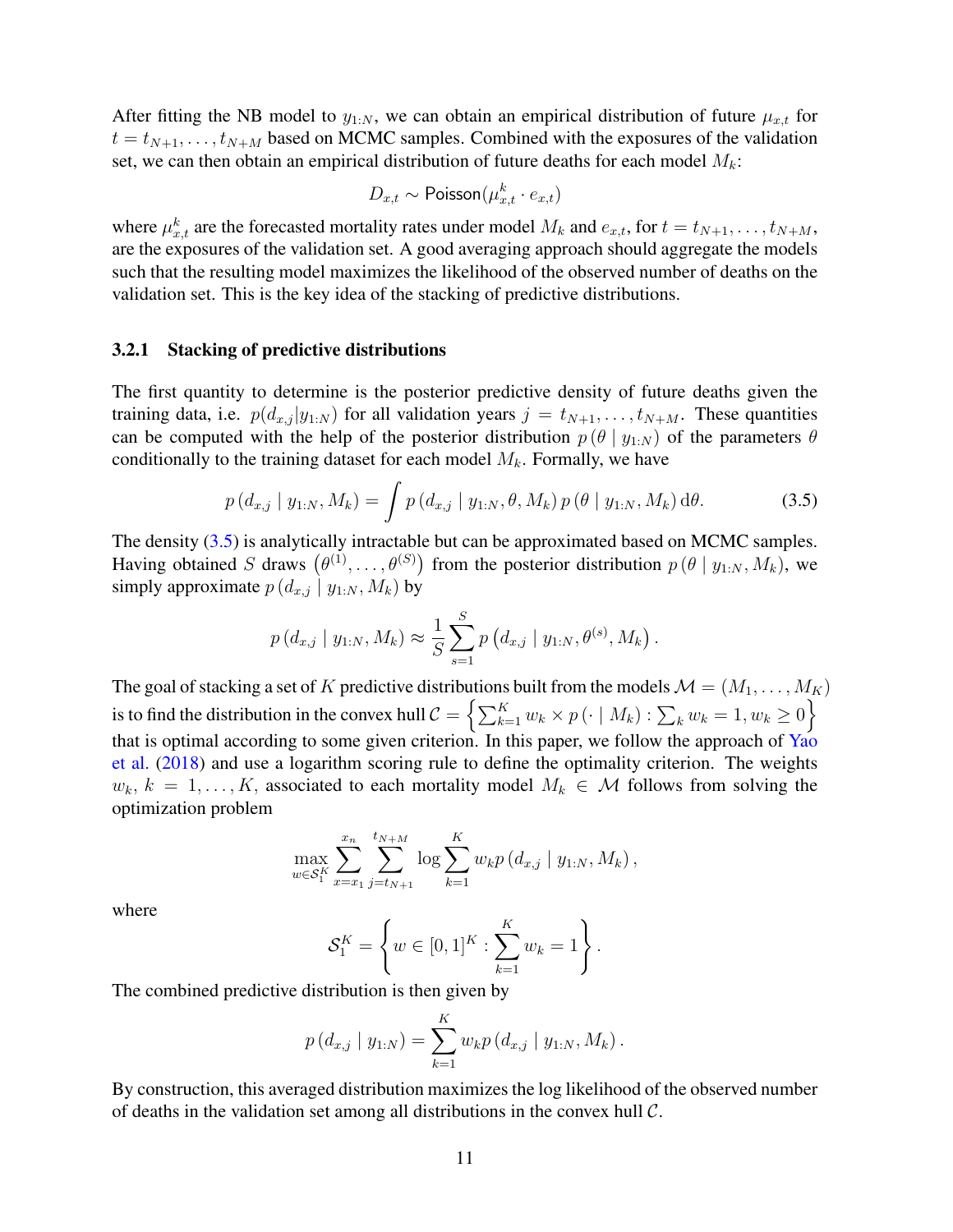#### 3.2.2 Pseudo-BMA

As an alternative approach, we consider an AIC-type weighting scheme using leave-future-out validation. To compare the different models, we use the expected log predictive density for each model  $M_k$  (elpd<sup>k</sup>) as a measure of predictive accuracy, see [Vehtari et al.](#page-31-4) [\(2017\)](#page-31-4). The elpd<sup>k</sup> is defined as follows:

$$
\text{elpd}^k = \sum_{x=x_1}^{x_n} \sum_{j=t_{N+1}}^{t_{N+M}} \log p\left(d_{x,j} \mid y_{1:N}, M_k\right). \tag{3.6}
$$

Hence,  $eIpd^k$  is the sum of the point-wise posterior predictive densities over all held-out data points, namely observed deaths for all ages x and all validation years  $j = t_{N+1}, \ldots, t_{N+M}$ . We can interpret elpd<sup>k</sup> as an aggregate measure of how well the model  $M_k$  predicts the observed deaths in the validation set. The Pseudo-BMA weight for model  $M_k$  is given by

$$
w_k = \frac{\exp (\text{elpd}^k)}{\sum_{k=1}^K \exp (\text{elpd}^k)}.
$$

## <span id="page-11-0"></span>4 Simulation study

A simulation experiment is carried out in order to better understand the behaviour of the selection methods described in [Section 3.](#page-7-0) We take the Belgian mortality data for calendar years from 1959 to 2019 and people aged 50 to 90. A mortality model is fitted to these data and the draws from the posterior distribution are then used to generate 80 synthetic mortality data sets. The dimensions of the synthetic data corresponds exactly to the original mortality data. The various mortality models are fitted to the synthetic datasets, the last ten calendar years of which have been set aside for the evaluation of the out-of-sample forecast error. We want to measure the ability of the selection method to choose the most suitable model. We do this by inspecting the value of the weights returned by each method. We assess the predictive power of the model averaging strategies by examining how well the predicted mortality rates  $\mu_{x,t}$  overlap with the mortality rates of the test set

$$
y = (d_{x,t}, e_{x,t}),
$$
 for  $x = 50, ..., 90$  and  $t = 2010, ..., 2019$ .

Because we use Bayesian inference, we have a probability distribution  $F_{x,t}$  around each mortality rate  $\mu_{x,t}$ . The accuracy of this family of forecast distributions  $F = (F_{x,t})$  is measured via two scoring rules. The logarithmic score is defined as

<span id="page-11-1"></span>
$$
LogS(F, y) = -\frac{1}{40} \sum_{x=50}^{90} \frac{1}{10} \sum_{t=2010}^{2019} \log \left[ f_{x,t} \left( \frac{d_{x,t}}{e_{x,t}} \right) \right],
$$
 (4.1)

where  $f_{x,t}$  is the PDF of  $F_{x,t}$ . The continuous ranked probability score (CRPS) is given by

<span id="page-11-2"></span>
$$
CRPS(F, y) = \frac{1}{40} \sum_{x=50}^{90} \frac{1}{10} \sum_{t=2010}^{2019} \int_{\mathbb{R}} (F_{x,t}(\mu) - 1\{d_{x,t}/e_{x,t} \le \mu\})^2 d\mu.
$$
 (4.2)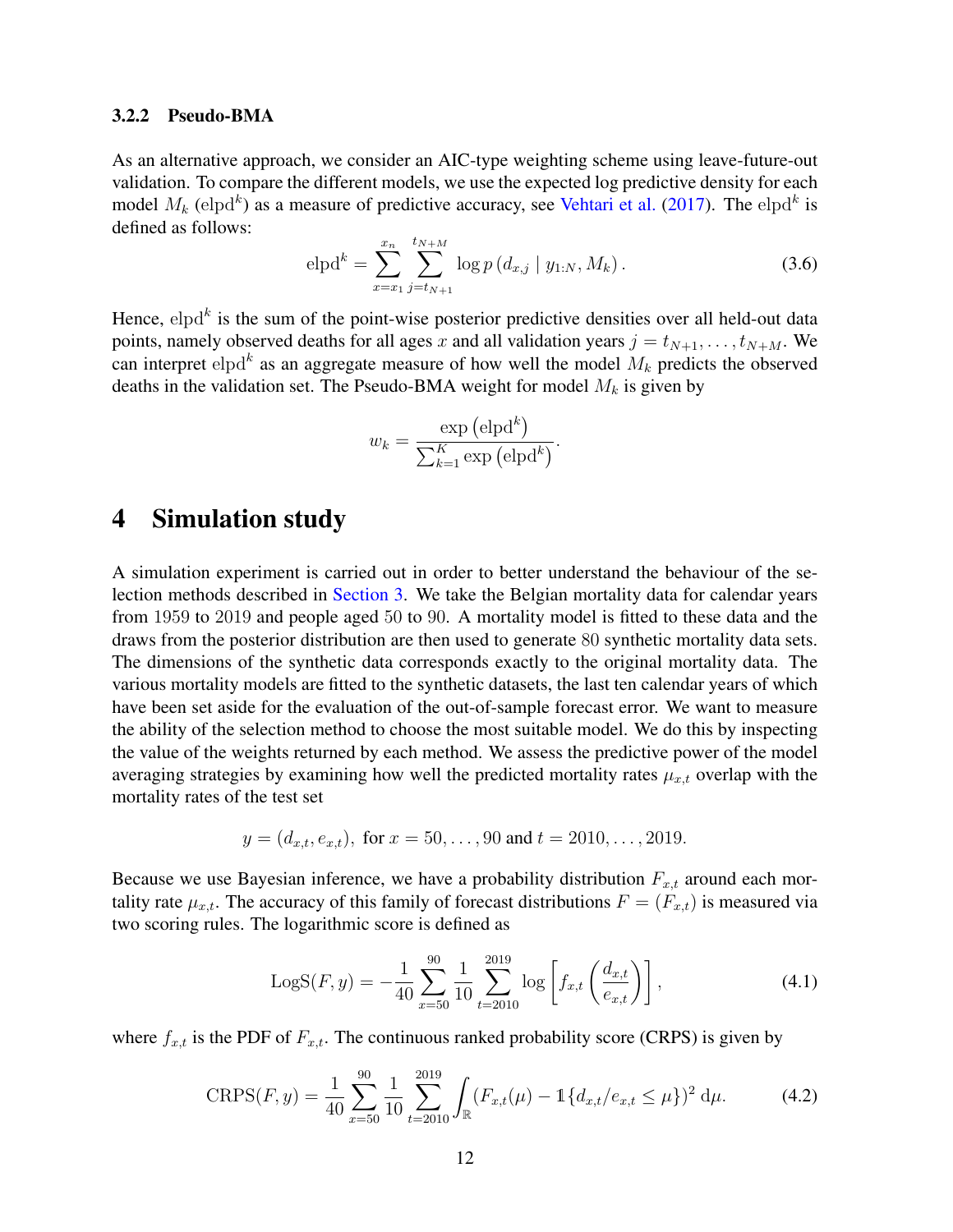The evaluation of the criteria [\(4.1\)](#page-11-1) and [\(4.2\)](#page-11-2) requires to replace the CDFs  $F_{x,t}$  and the PDFs  $f_{x,t}$ by their empirical counterparts recovered from our HMC samples. The forecast distributions associated to the averaging methods correspond to a mixture of the forecast distributions associated to the single mortality models. The use of such scoring rules to compare probabilistic population forecasts is discussed in the work of [\(Keilman,](#page-30-14) [2020\)](#page-30-14). The concrete evaluation of the score is done using the R package scoringRules [\(Jordan et al.,](#page-30-15) [2019\)](#page-30-15). Finally, the pointwise accuracy of the model averaging strategies is measured by the mean absolute error (MAE) of the posterior means  $\hat{\mu}_{x,t}$ , based on the test dataset, averaged over all ages as

<span id="page-12-1"></span>
$$
\text{MAE} = \frac{1}{40} \sum_{x=50}^{90} \frac{1}{10} \sum_{t=2010}^{2019} |d_{x,t} - e_{x,t} \hat{\mu}_{x,t}|.
$$
 (4.3)

<span id="page-12-0"></span>The depth of the data history ranges from 20 up to 50 calendar years. For the pseudo-BMA and stacking approach, we have considered validation sets containing 1, 5 and 10 calendar years. The split of the data between training, validation and test sets is summarized in [Table 2.](#page-12-0) We

|                       | Fitting   | Validation | Prediction |
|-----------------------|-----------|------------|------------|
| <b>BMA</b>            | 1989-2009 |            | 2010-2019  |
|                       | 1979-2009 |            |            |
|                       | 1969-2009 |            |            |
|                       | 1959-2009 |            |            |
| pseudo-BMA / Stacking | 1989-2008 | 2009       | 2010-2019  |
|                       | 1989-2004 | 2005-2009  |            |
|                       | 1989-1999 | 2000-2009  |            |
|                       | 1979-2008 | 2009       | 2010-2019  |
|                       | 1979-2004 | 2005-2009  |            |
|                       | 1979-1999 | 2000-2009  |            |
|                       | 1969-2008 | 2009       | 2010-2019  |
|                       | 1969-2004 | 2005-2009  |            |
|                       | 1969-1999 | 2000-2009  |            |
|                       | 1959-2008 | 2009       | 2010-2019  |
|                       | 1959-2004 | 2005-2009  |            |
|                       | 1959-1999 | 2000-2009  |            |

Table 2: Simulation experiments and time-line assumptions

have noticed that a validation set containing only one calendar year is insufficient, hence the results are not reported for brevity. The difference between having 5 or 10 years in the validation set is so small that we only report the results associated with a validation set containing 10 years of data. Note that it is consistent with the size of the test dataset. We consider two cases:

• In the first one, the data is generated by an Age-Period-Cohort model. The true model is among the competing models and the results are given in [subsection 4.1.](#page-13-0)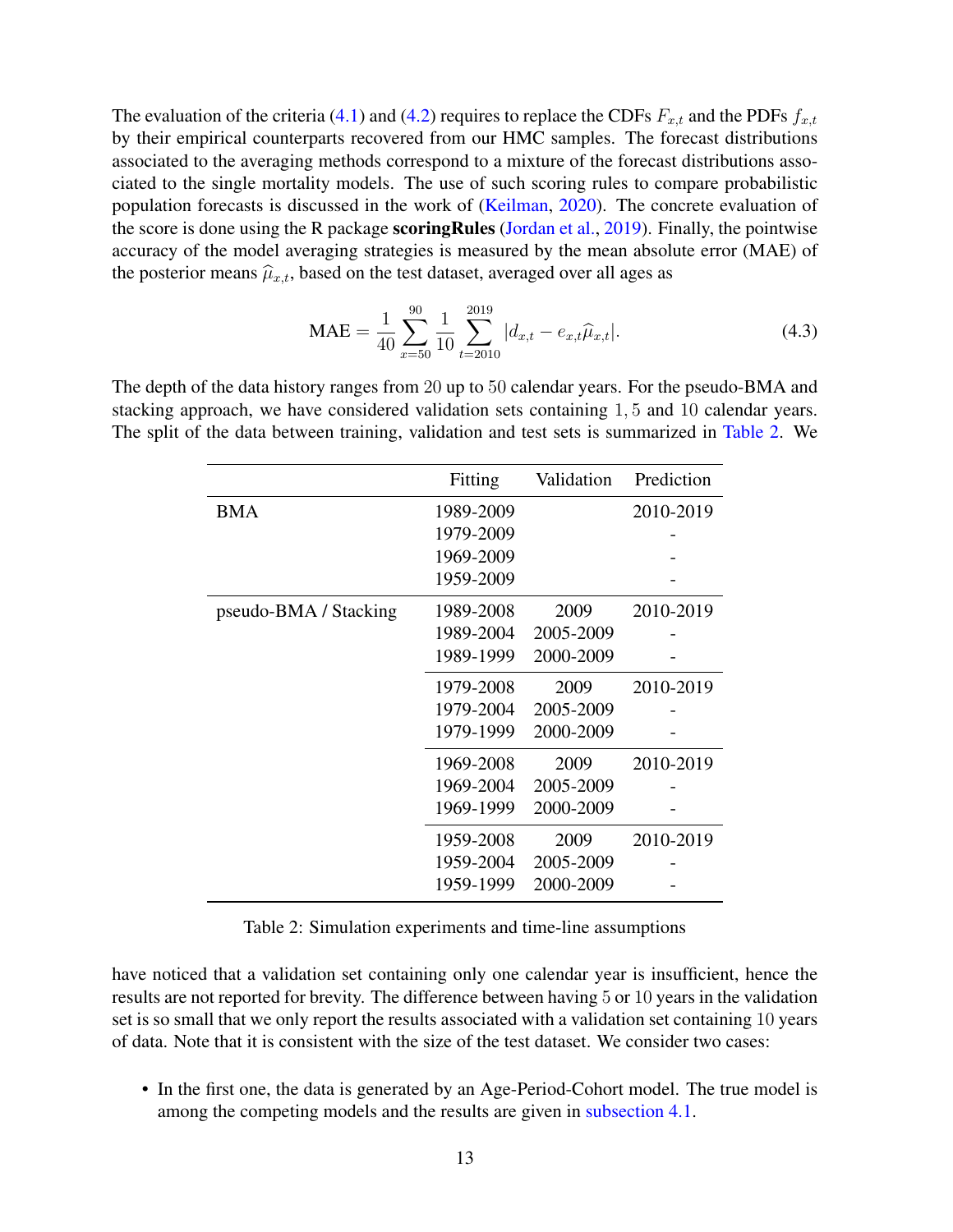• In the second case, the numbers of death result from taking the average of death counts drawn from a Cairns-Blake-Dowd model and from a Renshaw-Haberman model. The true model is not among the competing models, which brings us closer to a real situation. The results are discussed in [subsection 4.2.](#page-15-0)

## <span id="page-13-0"></span>4.1 Data generated by an Age-Period-Cohort model

The APC model is fitted to the Belgian mortality data for calendar years from 1959 to 2019 and people aged 50 to 90, the posterior distribution of the parameters is provided on Figure [Figure 1.](#page-13-1) Based on the posterior draws, 80 synthetic mortality datasets are generated to which

<span id="page-13-1"></span>

Figure 1: Posterior distribution of the parameters of the APC model that generated the synthetic data.

are fitted the mortality models including LC, CBD, APC, RH and M6. The synthetic data provided to the mortality models only contain the calendar years from 1959 to 2009, the remaining ten years are kept as a test set to assess the predictive power through the scoring rules and the mean absolute error defined in  $(4.1)$ ,  $(4.2)$ , and  $(4.3)$ . The validation set for the pseudo-BMA and stacking methods contains 10 years of data. [Figure 2](#page-14-0) shows the distribution of the weights assigned to each mortality model depending on the averaging method and the number of calendar years in the training dataset. We note that all the methods discard the CBD and LC models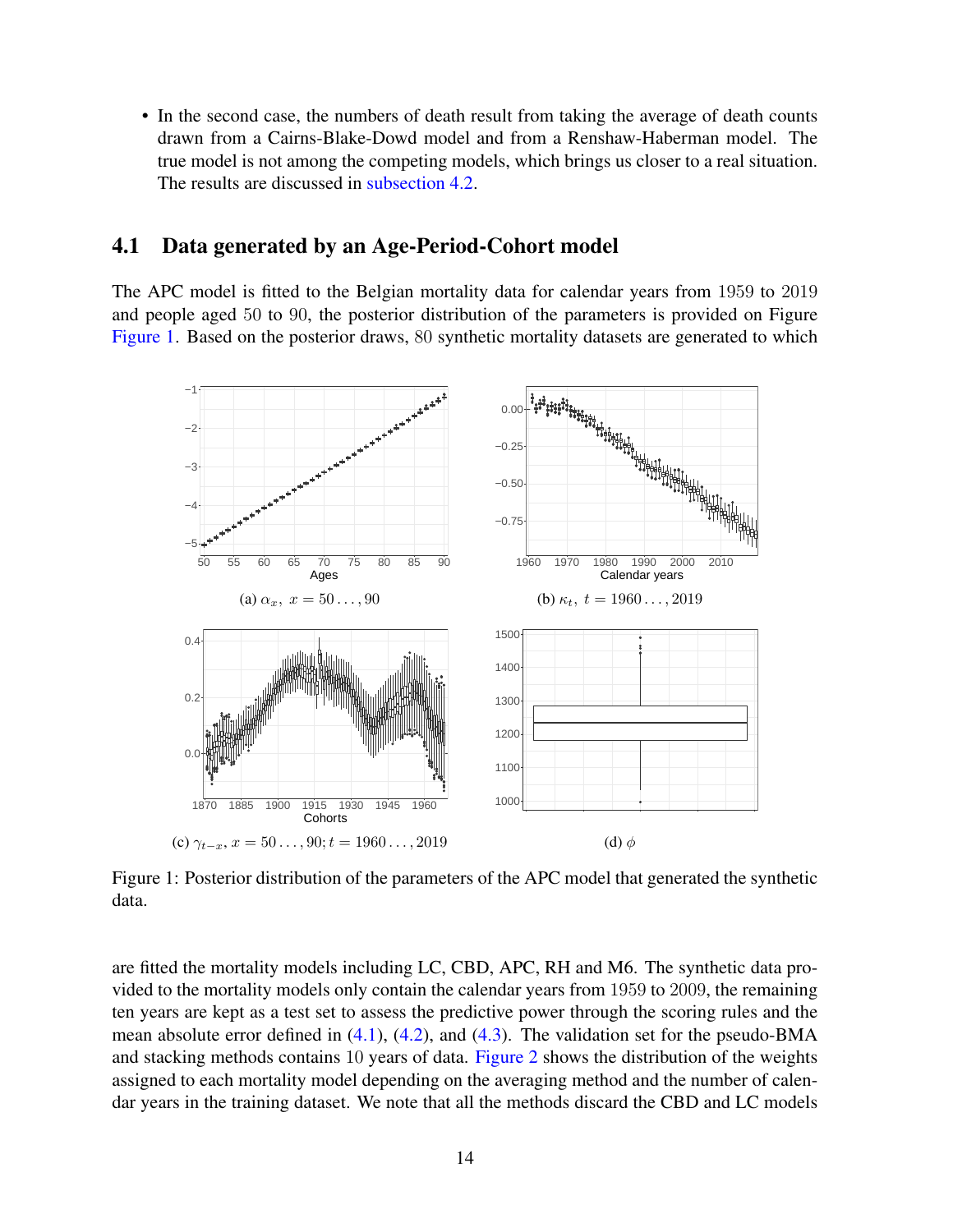<span id="page-14-0"></span>

Figure 2: Weights assigned to each mortality model, depending on the method and the number of calendar years in the training set for 80 synthetic data sets generated by an Age-Period-Cohort model.

as they do not account for the cohort effect. The pseudo-BMA and stacking methods clearly favor the APC model. The standard BMA approach favors the M6 model when 20 years are included in the training data set before clearly siding for the APC model. [Figure 3](#page-15-1) displays the logarithmic score, the CRP score, and the mean absolute error of the prediction resulting from the mortality models and their combination via the different methods of model aggregation as a function of the number of calendar years in the training dataset. As expected, the best prediction is provided by the APC model while the predictions made by the CBD and LC models are quite flawed. Since stacking and pseudo-BMA tend to always choose the APC model, their use leads to a slight improvement in predictions over the BMA approach. We note that the prediction error is slightly higher when 50 calendar years are included in the training data set. This might seem counter-intuitive as one would expect that the more data there is, the better the prediction. This is not generally true when studying mortality. Years too far from the projection horizon may degrade the forecast, especially if the period effect  $\kappa_t$  presents structural changes [\(Van Berkum et al.,](#page-31-5) [2016\)](#page-31-5). In particular, [Figure 1](#page-13-1) shows that  $\kappa_t$  is rather constant between 1960 and 1970 and then decreases after 1970, representing the improvement in longevity from 1970. This, together with [Figure 3,](#page-15-1) suggests that including the data from 1960 to 1970 deteriorates the mortality predictions. If 20 calendar years seem sufficient to make reasonable predictions, taking 30 or 40 calendar years widens the gap between the prediction errors resulting from models that encapsulate a cohort effect and those that do not. The case studied in this section corresponds to a situation where the model is well specified because the APC model belongs to the competing models. The next section will allow us to see whether these results are also valid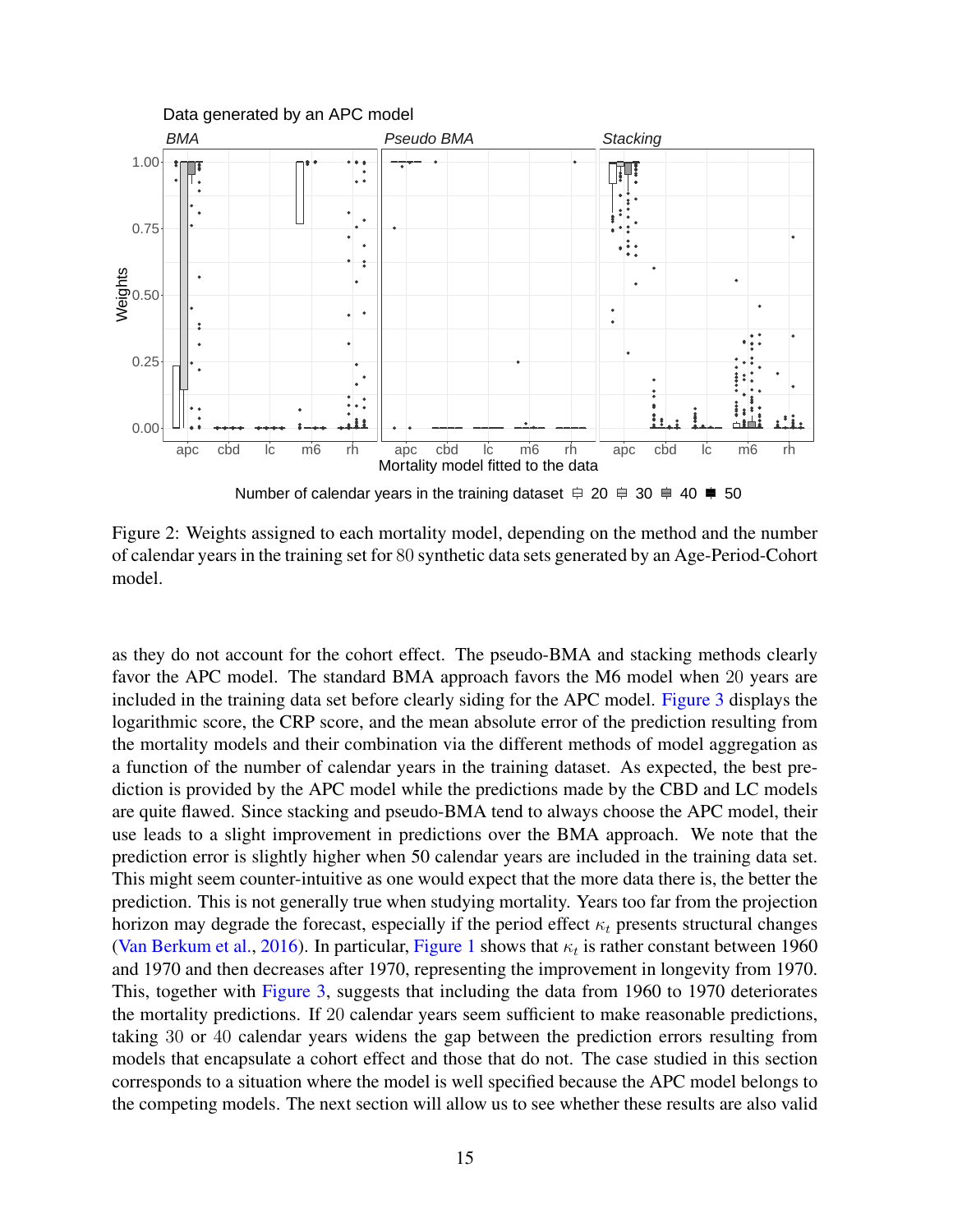<span id="page-15-1"></span>

Figure 3: Logarithmic score, CRP score and mean absolute errors calculated over 80 simulated datasets from an APC model depending on the number of calendar years in the training dataset.

in a misspecified case.

## <span id="page-15-0"></span>4.2 Data generated by a mixture between a CBD and RH model

The same Belgian mortality data set is used to fit the CBD and RH models. Each model is used to generate 80 synthetic mortality data sets. The synthetic data sets are combined in pairs by taking the average number of deaths. We then fit the mortality models to these hybrid mortality data (without the last ten years that will be used to measure the out-of-sample error) and apply the different models averaging strategies. [Figure 4](#page-16-1) shows the distribution of the weights assigned to each mortality model depending on the averaging method and the number of calendar years in the training dataset. The BMA approach favors the M6 model but also chooses from time to time the RH and APC models. The stacking and pseudo-BMA techniques clearly side for the APC model. Let us see what it means in terms of the prediction errors. [Figure 5](#page-17-0) displays the logarithmic score, the CRP score, and the mean absolute error of the prediction resulting from the mortality models and their combination via the different methods of model aggregation depending on the number of calendar years in the training datasets. The APC model returns the smallest prediction error and the same goes for stacking and pseudo-BMA approaches which tend to give the APC model a lot of credibility. Again, taking 50 calendar years is detrimental to the accuracy of the forecast. This study demonstrates the good behavior of the Bayesian model averaging methods in a controlled environment (the data generation process being specified by us). Due to the good performances of the APC model, and the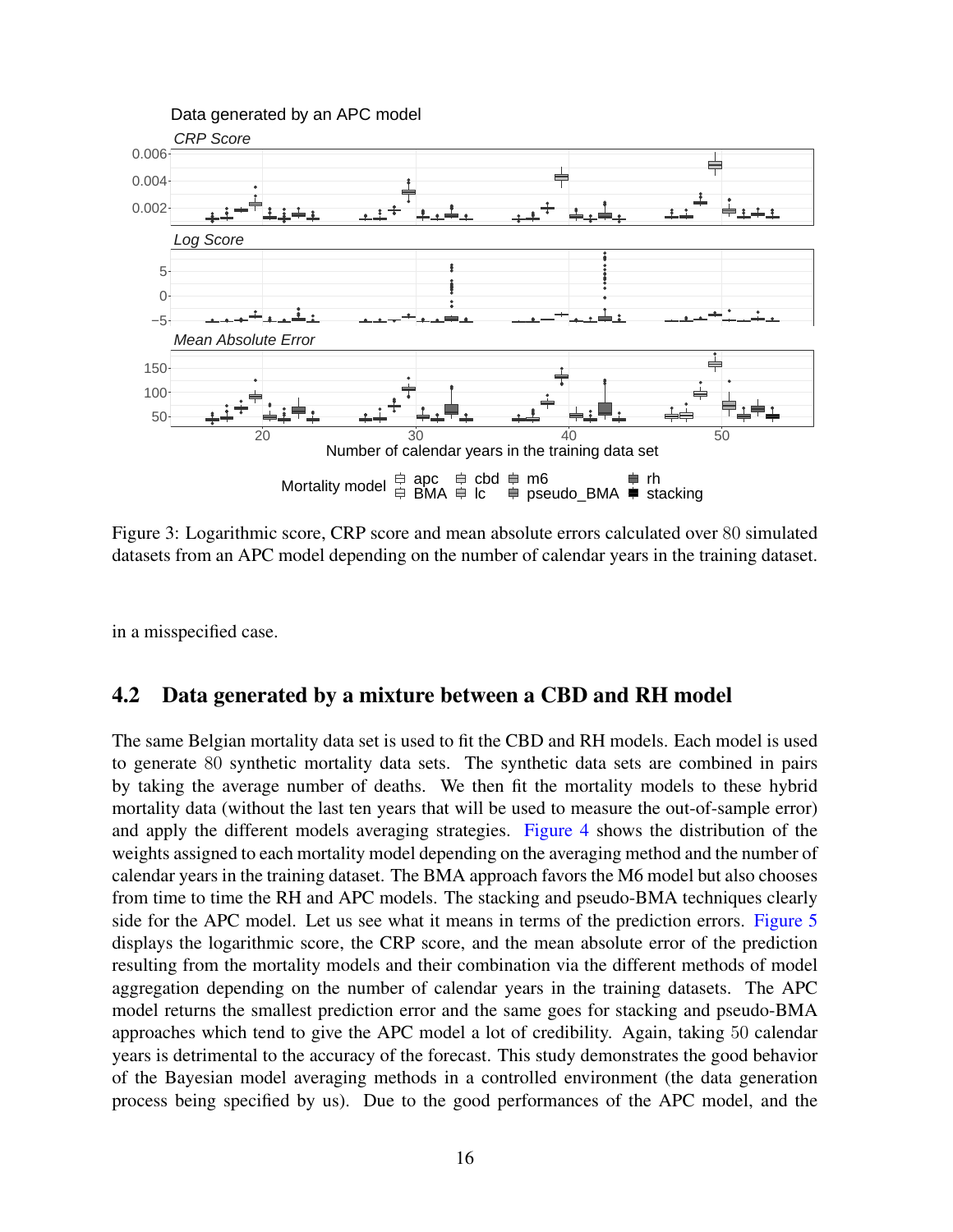<span id="page-16-1"></span>

Figure 4: Weights assigned to each mortality model, depending on the method and the number of calendar years in the training set for 80 synthetic datasets generated by a mixture of a CBD model and a RH model.

fact that the selection methods allocate a weight close to 1 to it prevents the model averaging methods from making better prediction than that the APC model. The following section is devoted to the application to actual mortality data sets.

# <span id="page-16-0"></span>5 Application to real mortality data

In this section we apply the three model averaging approaches discussed in [Section 3](#page-7-0) to mortality data from France, UK, USA and Japan. The data chosen for illustrative purposes are the male death data and the corresponding exposures of these four countries, for ages 50−90 and the last 40 years of data available (1979-[2](#page-0-0)018) extracted from the Human Mortality Database (HMD)<sup>2</sup>. To assess the prediction performance, we split the data into two parts: the first 30 years are used for the weights selection (1979-2008) and the last 10 years (2009-2018) are used to compare the weighted forecasts. For the calculation of the stacking and pseudo-BMA weights, the data is then divided into two parts: the first 20 years are used as a training set while the remaining 10 years are used for validation. The size of the leave-future-out validation set is consistent with the findings of [Section 4.](#page-11-0) The data partitions associated to each model averaging method are given in [Table 3.](#page-17-1)

<sup>&</sup>lt;sup>2</sup>See <www.mortality.org.>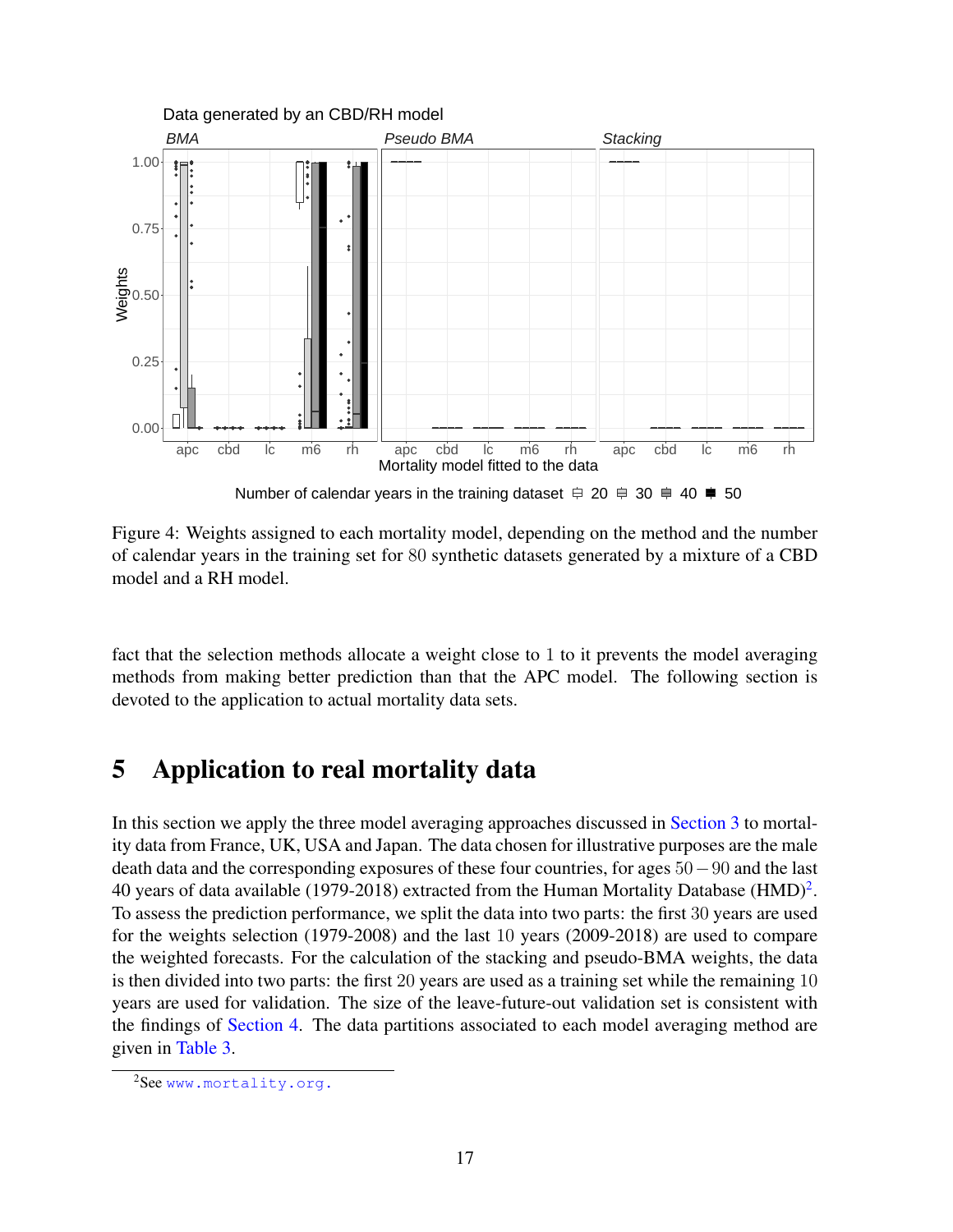<span id="page-17-0"></span>

Figure 5: Logarithmic score, CRP score and mean absolute errors calculated over 80 data sets simulated from a mixture of a CBD model and a RH model depending on the number of calendar years in the training data set.

<span id="page-17-1"></span>Table 3: Fitting, validation and prediction periods for the three model averaging approaches.

|            |         | 1979-1998 1999-2008 2009-2018 |            |
|------------|---------|-------------------------------|------------|
| <b>BMA</b> | Fitting |                               |            |
| Stacking   | Fitting | Validation                    | Prediction |
| Pseudo-BMA | Fitting | Validation                    |            |

## 5.1 Model Weights

[Table 4](#page-18-0) provides the weights obtained via standard BMA (marginal likelihood), stacking and pseudo-BMA for France, UK, USA and Japan. The BMA and pseudo-BMA approaches tend to only select one model. This was expected given the size of the dataset (see [Yao et al.](#page-31-2) [\(2018\)](#page-31-2) and the references therein). On the other hand, the stacking approach selects two models for UK and USA and three models for France and Japan. Overall, we observe a certain agreement between the stacking and pseudo-BMA approaches based on validation while the BMA and pseudo-BMA do not always select the same model. We also note that the standard BMA approach favors either the RH model or the M6 model<sup>[3](#page-0-0)</sup>; this is in agreement with the frequentist literature in which the RH model or the CBD with cohort effect have been often identified as the best

 $3$ We note that the model selection via BMA is sensitive to the sample period used to fit the models. For a 20-year fitting period (1979-2008), we found that the M6 model was selected for France and UK, and the APC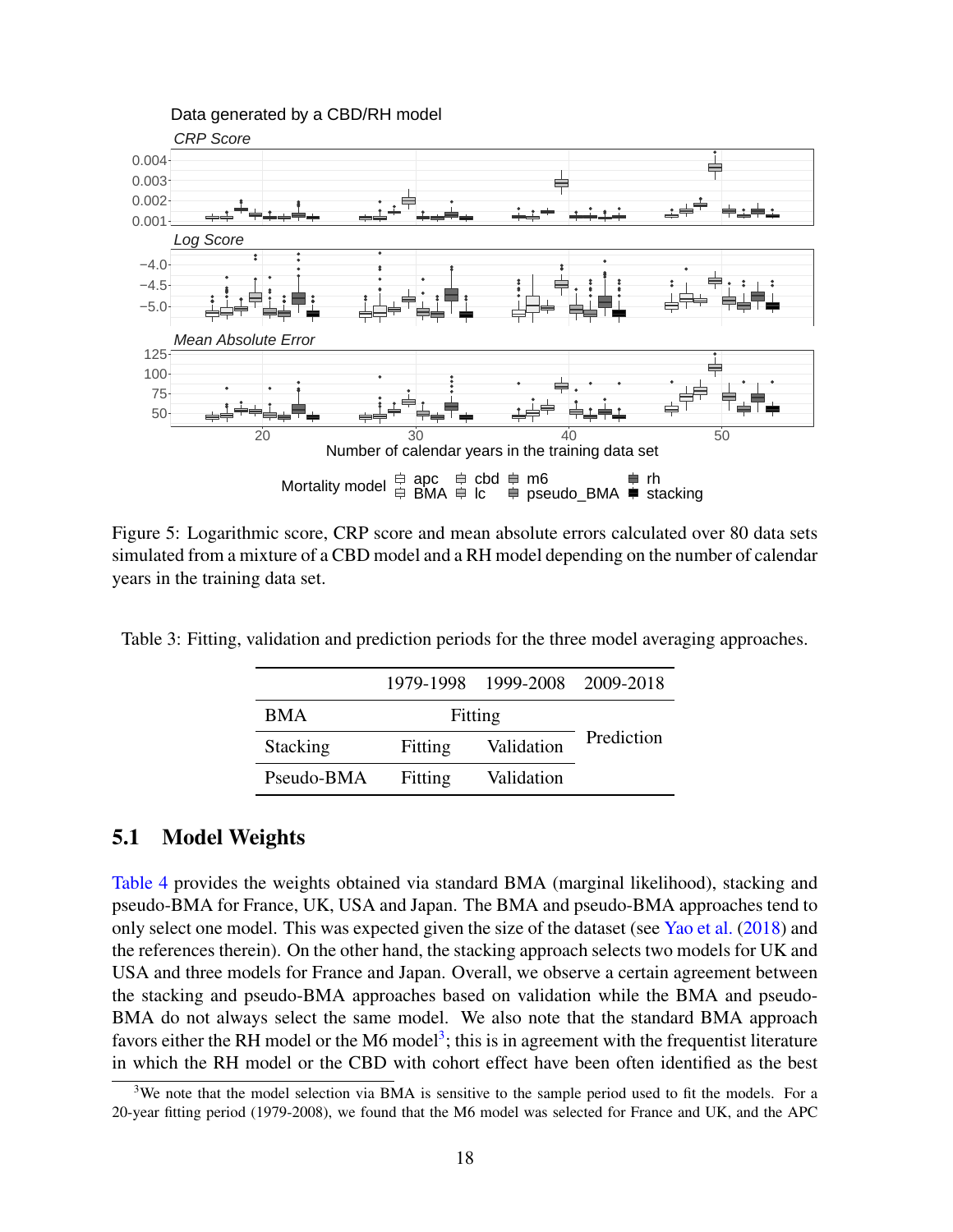|            | France     |          |            |       | UK       |            |  |
|------------|------------|----------|------------|-------|----------|------------|--|
|            | <b>BMA</b> | Stacking | Pseudo-BMA | BMA   | Stacking | Pseudo-BMA |  |
| LC         | 0          | 0.093    | 0          |       |          |            |  |
| <b>RH</b>  |            | 0.750    |            | 0     | 0.298    |            |  |
| <b>APC</b> | 0          | 0.157    |            |       |          |            |  |
| <b>CBD</b> | 0          |          |            |       |          |            |  |
| M6         |            |          |            |       | 0.702    |            |  |
|            | <b>USA</b> |          |            | Japan |          |            |  |
|            | BMA        | Stacking | Pseudo-BMA | BMA   | Stacking | Pseudo-BMA |  |
| LC         |            |          |            |       | 0.367    |            |  |
| RH         |            | 0.71     | 0.982      |       | 0.174    |            |  |
| <b>APC</b> | 0          | 0.29     | 0.018      | 0     | 0.458    |            |  |
| CBD        |            |          |            |       |          |            |  |
| M6         |            |          |            |       |          |            |  |

<span id="page-18-0"></span>Table 4: Model Weights for France, UK, USA and Japan via BMA, stacking and pseudo-BMA.

candidate model when model selection is based on the BIC or AIC criterion, see [Cairns et al.](#page-28-1) [\(2009\)](#page-28-1) and [Haberman and Renshaw](#page-29-7) [\(2011\)](#page-29-7) among others.

## 5.2 Prediction performance

To assess the prediction performance of the three Bayesian model averaging approaches, we first compute the 95% credible intervals of the projected log death rates for age  $x = 65, 75, 85$  as a function of time, 10 years into the future, along with the observed crude death rates as shown in [Figure 6.](#page-20-0) An ideal credible interval should be sufficiently large to contain the observed death rates of the next 10 years but not too wide to avoid overconservative credible intervals. We note the following:

- For France, the three methods provide reasonable and similar credible intervals at age 85. However, at age 75 and age 65, whatever the approach, the intervals seem to be too narrow as the last death rates tend to fall outside the confidence bands.
- For the UK, we also observe that the intervals are too narrow at age 85 while the observed death rates fall right inside the intervals at age 65 and 75.
- For the USA, the model averaging methods fail to match the observed death rates at age 75 as they lie outside the confidence interval.

model for USA and Japan. The sensitivity of mortality models to the sample period has been extensively studied and we refer to [Cairns et al.](#page-28-7) [\(2011a\)](#page-28-7) among others.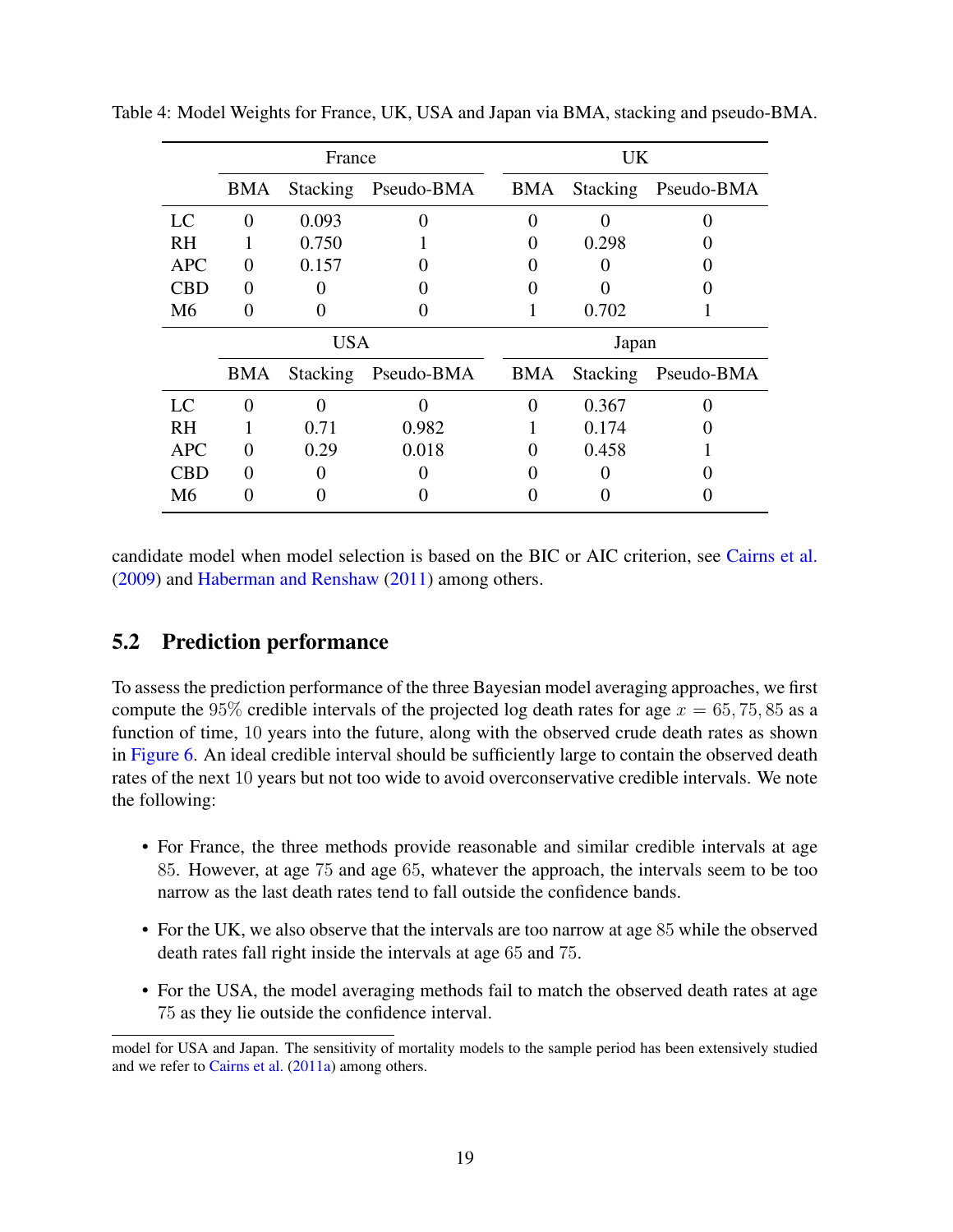• For Japan, we observe that for the ages 65 and 75, the observed death rates are more centered for the stacking approach while standard BMA better projects at age 85 as credible intervals encompass the observed death rates at that age.

We now study the performance of the models when estimating mortality indicators that aggregate all ages. A common quantity is the life expectancy at birth but it would require the full age range. Since we focus on the age range  $50 - 90$ , we instead compute a 40-year period survival probability of a person of age  $x = 50$  for any year t:

<span id="page-19-0"></span>
$$
_{40}p_{50,t} = \prod_{i=0}^{39} p_{50+i,t} = \prod_{i=0}^{39} \exp(-\mu_{50+i,t}). \tag{5.1}
$$

It corresponds to the probability that a 50 years old person to live for more than 40 additional years given the mortality conditions at year  $t$ . On [Figure 7,](#page-21-0) we have plotted the 95% credible intervals of the period survival probabilities for the 10-year period 2009 − 2018, along with the observed quantities. For France, the holdout survival probabilities lie within the 95% prediction intervals of the three model averaging approaches. However, for the UK, the stacking approach overestimates the survival probabilities while the BMA and Pseudo-BMA approaches manage to get the observed quantities in their prediction intervals. For Japan, the intervals obtained by stacking seem to be slightly too narrow as the first holdout points lie outside the prediction intervals. For the four countries considered, the BMA and Pseudo-BMA slightly outperforms the stacking approach by providing wider confidence intervals for the survival probability.

To close, we also assess the predictive performance by age for each country through the Mean Absolute Error (MAE) over the years in the test set:

$$
\text{MAE}_x = \frac{1}{10} \sum_{t=2009}^{2018} |d_{x,t} - e_{x,t} \hat{\mu}_{xt}|, \quad x = 50, \dots, 90,
$$

where  $\hat{\mu}_{xt}$  is the posterior mean of the forecasted death rates. [Figure 8](#page-22-0) shows the MAE by age for France, the UK, the USA and Japan according to the standard BMA, stacking and pseudo-BMA. Shifting from BMA to stacking or pseudo-BMA, a large improvement in the forecasts accuracy is obtained, especially for the ages 70 to 90. In particular, for France and USA, the MAE levels clearly for the stacking approach lie below the MAE levels of BMA and Pseudo-BMA. For the UK, the performances of the three methods are close for the ages 50 to 80 but the stacking approach leads to better MAEs after age 80. For Japan, the comparison is not obvious. However, we did compute the overall MAE across ages and years and found for Japan:

$$
MAE(BMA) = 579.30
$$
,  $MAE (stacking) = 489.74$ ,  $MAE (Pseudo-BMA) = 758.76$ 

Hence, at the aggregate level, stacking still provides a better forecast performance than BMA, even for Japan.

Finally, to assess the accuracy of the predictive forecast distribution for future death rates, we study scoring rules as considered in [Equation 4.1](#page-11-1) and [Equation 4.2](#page-11-2) in the simulation study. [Table 5](#page-23-0) presents the log score and the CRPS for France, UK, USA and Japan for the three model averaging approaches and all single models. First, we observe that stacking outperforms BMA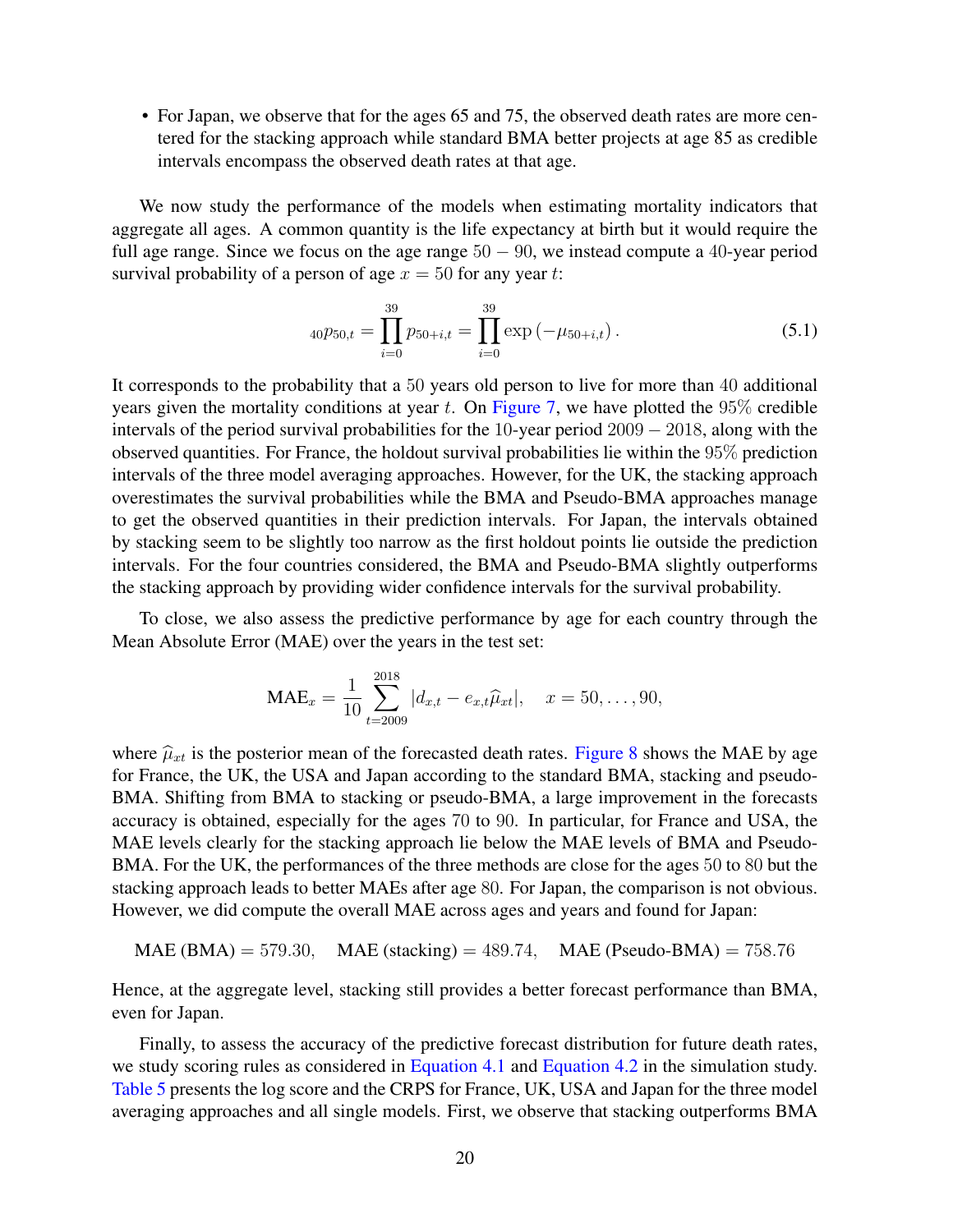<span id="page-20-0"></span>

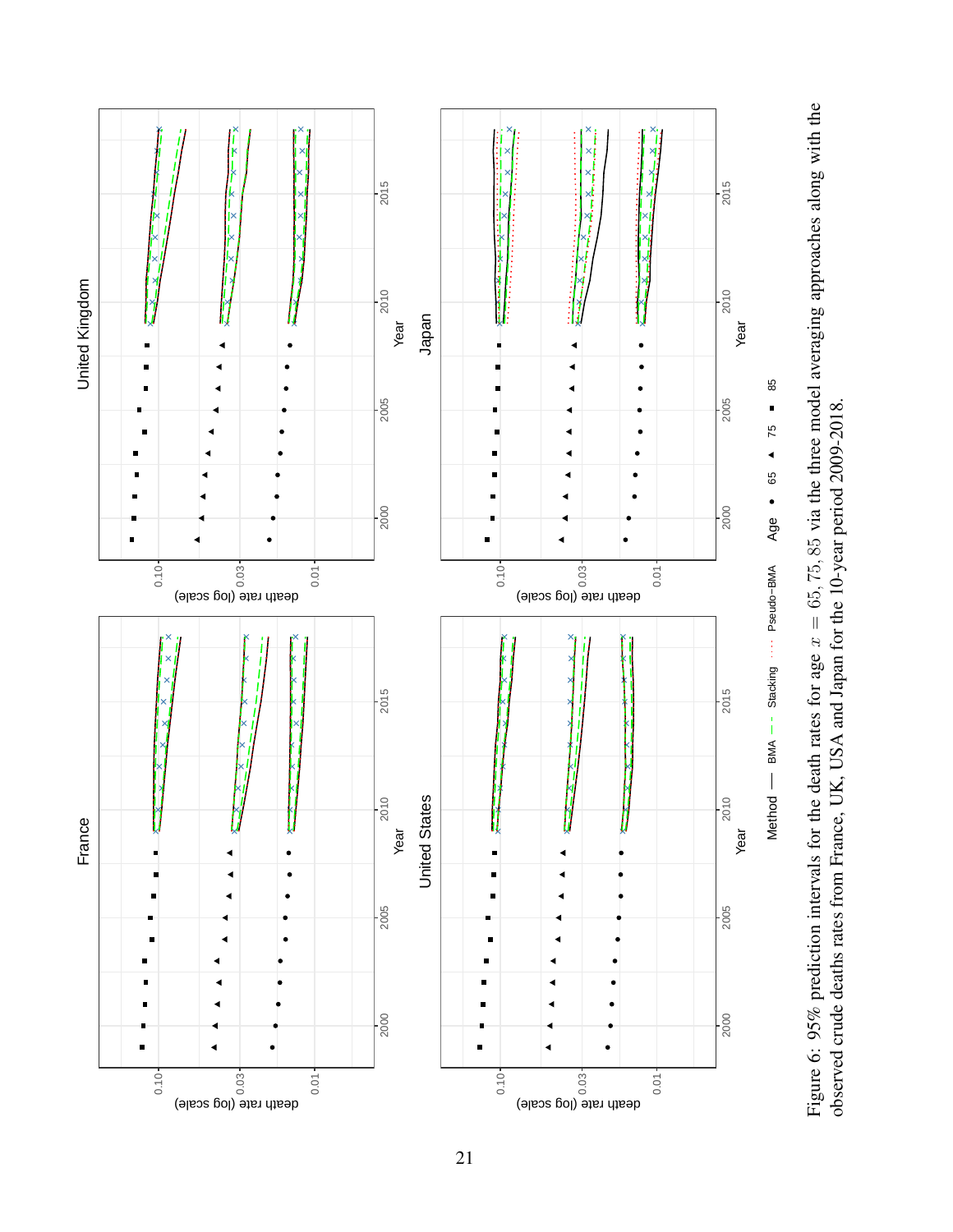<span id="page-21-0"></span>

Figure 7: 95% prediction intervals for period survival probability at age 50 until 90 via the three model averaging approaches along with Figure 7: 95% prediction intervals for period survival probability at age 50 until 90 via the three model averaging approaches along with<br>the observed period survival probabilities from France, UK, USA and Japan for the 10 the observed period survival probabilities from France, UK, USA and Japan for the 10-year period 2009-2018.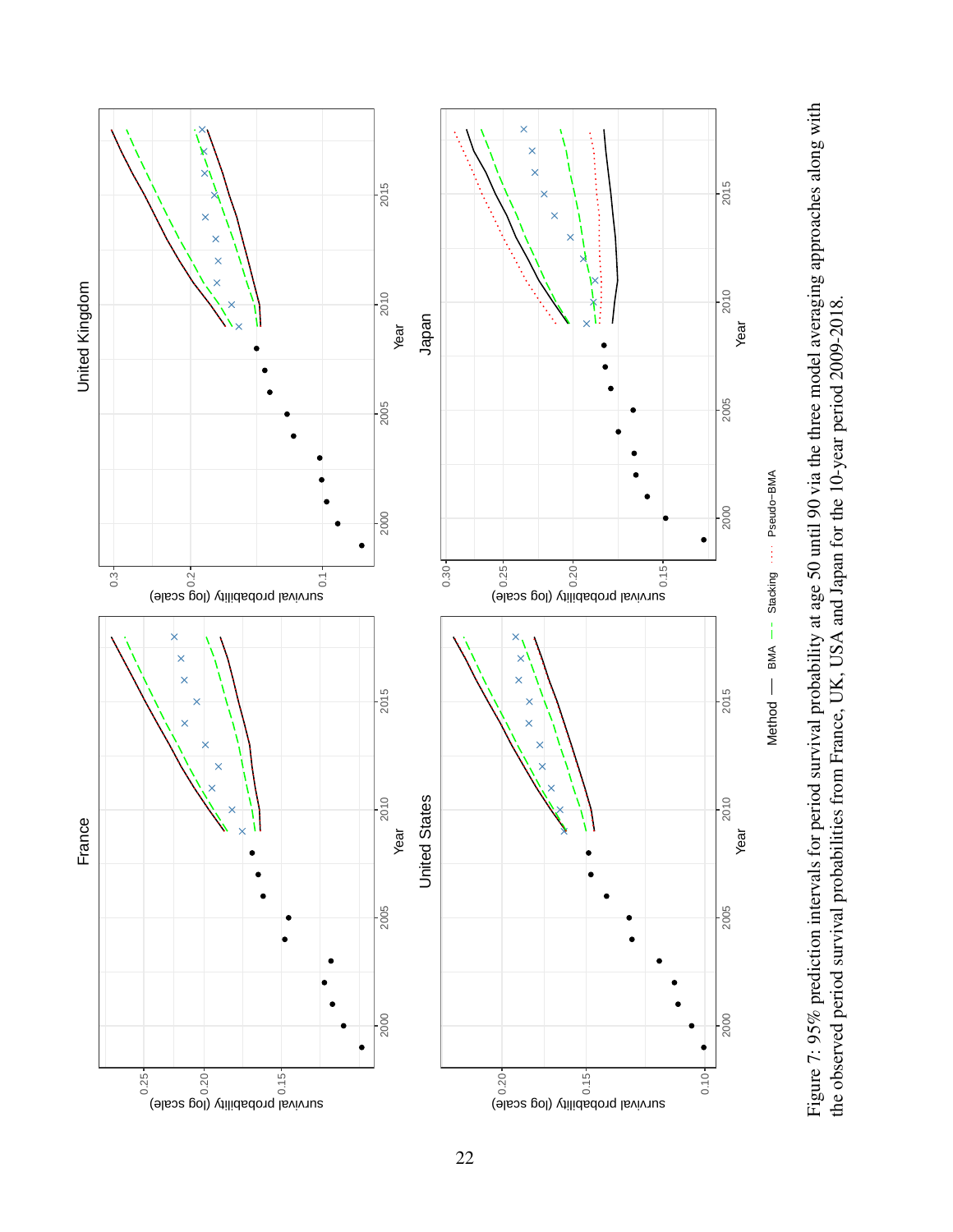<span id="page-22-0"></span>

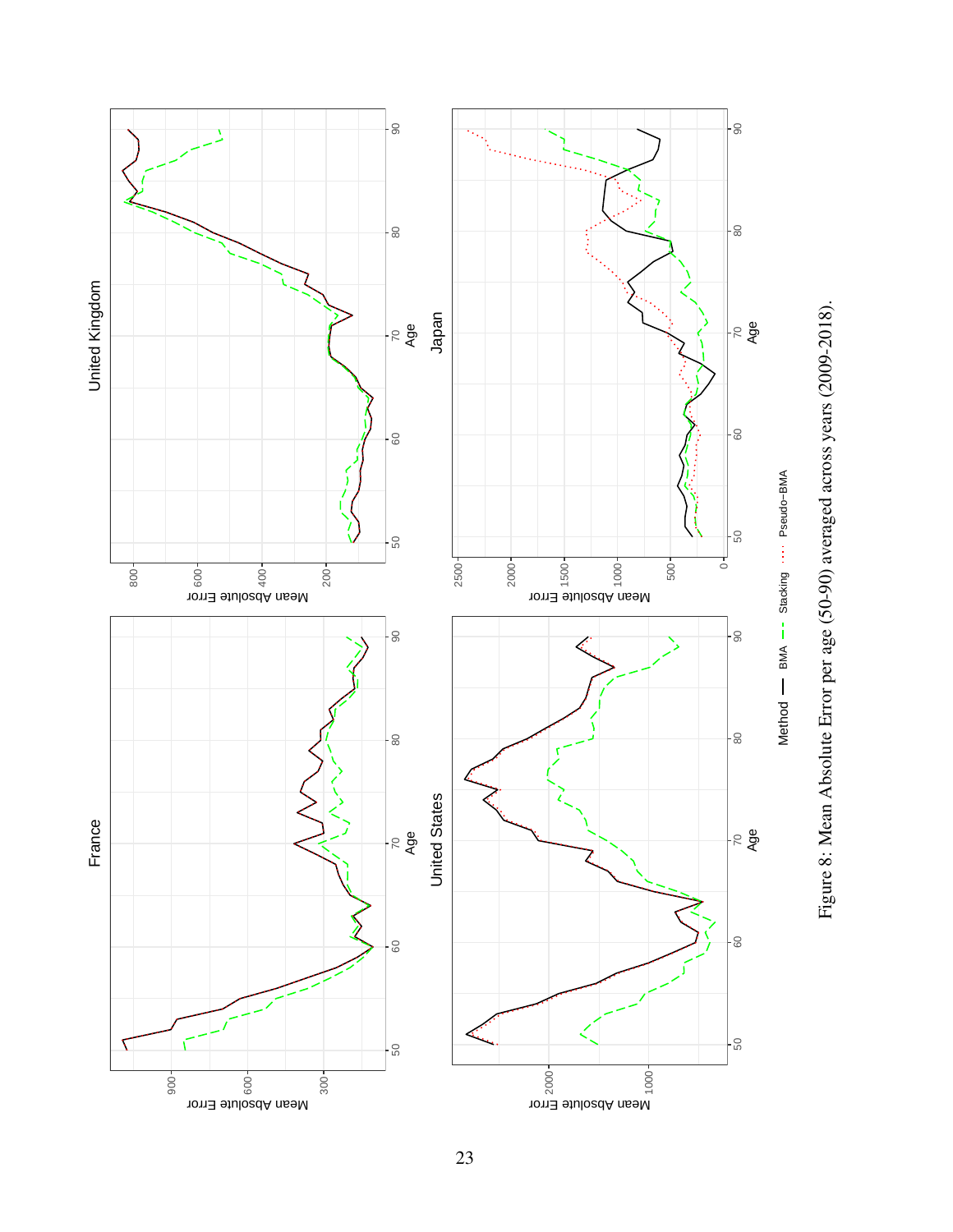and pseudo-BMA for France and USA while for Japan, BMA is the best aggregation model. For UK, the result is not clear: stacking is better in terms of CRPS but not in terms of log score. Concerning single models, there is no evidence of a *best* single model across countries and the 'optimal' model depends on the country and the scoring rule studied. We also note that stacking does not outperform all single models but tends to consistently rank among the top three. In this sense, stacking allows to reduce partially the model risk.

<span id="page-23-0"></span>Table 5: Log score and CRPS for France, UK, USA and Japan via BMA, stacking and pseudo-BMA, and all single models averaged over forecast years and ages. We indicate in bolds the best performance by model averaging approach and by single model. CRPS are multiplied by a factor 1000 for clarity.

|                 | France     |             | UK        |             |  |  |
|-----------------|------------|-------------|-----------|-------------|--|--|
|                 | Log score  | <b>CRPS</b> | Log Score | <b>CRPS</b> |  |  |
| <b>BMA</b>      | $-4.585$   | 0.988       | $-5.275$  | 2.109       |  |  |
| <b>Stacking</b> | $-4.748$   | 0.848       | $-5.006$  | 1.965       |  |  |
| Pseudo-BMA      | $-4.585$   | 0.988       | $-5.275$  | 2.109       |  |  |
| LC              | $-4.943$   | 1.050       | $-4.701$  | 1.840       |  |  |
| <b>RH</b>       | $-4.585$   | 0.988       | $-4.743$  | 1.854       |  |  |
| <b>APC</b>      | $-5.402$   | 1.441       | $-5.019$  | 2.256       |  |  |
| <b>CBD</b>      | $-4.183$   | 3.860       | $-4.401$  | 1.539       |  |  |
| M6              | $-3.799$   | 3.298       | $-5.275$  | 2.109       |  |  |
|                 | <b>USA</b> |             | Japan     |             |  |  |
|                 | Log score  | <b>CRPS</b> | Log Score | <b>CRPS</b> |  |  |
| <b>BMA</b>      | $-3.815$   | 1.793       | $-5.166$  | 1.084       |  |  |
| <b>Stacking</b> | $-3.956$   | 1.441       | $-4.972$  | 1.430       |  |  |
| Pseudo-BMA      | $-3.804$   | 1.771       | $-5.158$  | 2.035       |  |  |
| LC              | $-3.168$   | 4.166       | $-5.276$  | 1.164       |  |  |
| <b>RH</b>       | $-3.815$   | 1.793       | $-5.166$  | 1.084       |  |  |
| <b>APC</b>      | $-5.551$   | 0.938       | $-5.158$  | 2.035       |  |  |
| <b>CBD</b>      | $-3.703$   | 2.165       | $-4.972$  | 2.577       |  |  |
| M6              | $-5.151$   | 1.404       | $-4.539$  | 2.068       |  |  |

Overall, this validation exercise shows that stacking tends to outperform Pseudo-BMA and standard BMA in terms of the ability to predict 10-year ahead for the four countries considered here. We remark that for Japan, the situation is not evident: the MAE is better for stacking but the scoring rules give the best performance to the standard BMA. Moreover, the performance of standard BMA and Pseudo-BMA appears similar except that standard BMA performs better for Japanese mortality data. In summary, this section shows that a model which provided good forecasts for the last 10 years has a good chance to perform well for the following 10 years. On the other hand, a model that fits well the mortality data has no a priori reason to be good at *forecasting* future mortality data. We therefore recommend stacking based on leave-future-out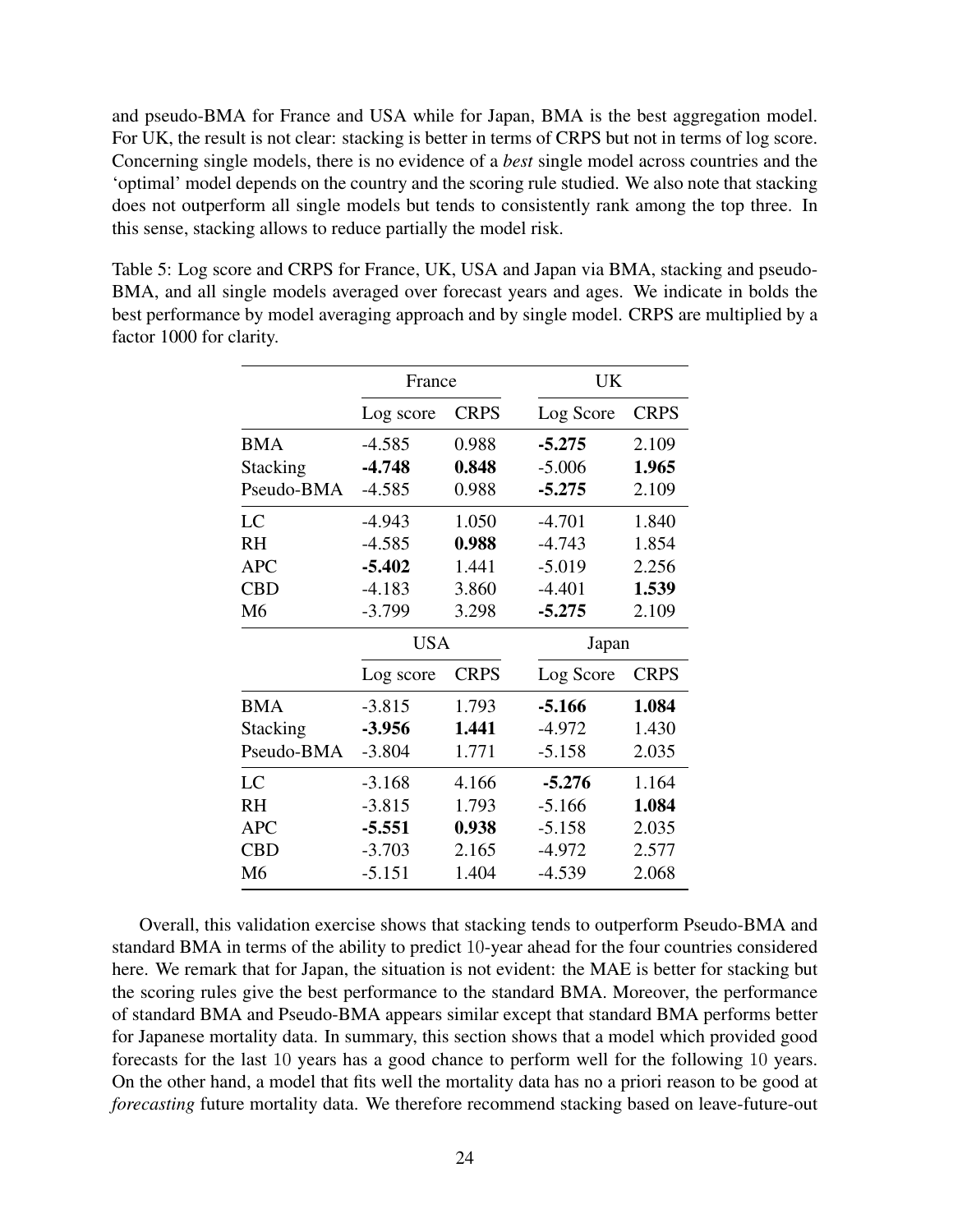validation to methods based on goodness-of-fit (standard BMA) for forecasting purposes.

# <span id="page-24-0"></span>6 Impact of Covid-type effect on mortality forecasting

In the context of the recent Covid-19 pandemic, it is important to determine how mortality models and forecasts react to a pandemic shock. In the following, we have perturbed the French male data with two years of excess mortality followed by one year of lower mortality, and assessed the impact in terms of model averaging weights and life expectancy. This pandemic scenario is in the spirit of [Cairns et al.](#page-28-10) [\(2020\)](#page-28-10) who proposed an accelerated deaths model to explore the impacts of the pandemic on life expectancy. The authors argue that "*many of those who die from coronavirus would have died anyway in the relatively near future due to their existing frailties or co-morbidities*. *Therefore, the life expectancy of the surviving population might slightly increase compared to their pre-pandemic levels*". For this reason, we do compensate two years of excess mortality by a slight decrease in mortality in the third year.

We take the male death data for France until year 2018 from the Human Mortality Database, and perturb the death counts associated to the remaining three years as follows:

• For the years 2016 and 2017, we assume that there is a uniform death increase of  $5\%$ across all ages:

$$
d_{x,t}^{\text{new}} = (1+\beta)d_{x,t},
$$

with  $\beta = 0.05$  for  $t = 2016, 2017$ .

• The increase in deaths is then compensated with a year of lower mortality. We assume a death decrease of 2% across ages:

$$
d_{x,t}^{\text{new}} = (1 - \beta) d_{x,t},
$$

with  $\beta = 0.02$  for  $t = 2018$ .

First, we derive the weights associated to the standard BMA (marginal likelihood), stacking and pseudo-BMA approaches based on 40 years of data (1979-2018) including 10 validation years (2009-2018) with and without perturbations. Different observations can be drawn from the results in [Table 6.](#page-25-1) For BMA and Pseudo-BMA, the perturbations do not affect the weights: the Renshaw-Haberman model is chosen by the BMA approach and the APC model is favored by the Pseudo-BMA approach. For the stacking approach, we observe some slight changes in the weights. With the perturbations, some weight is given to the Lee-Carter model and the stacking approach therefore averages over three models (LC, RH and APC). Moreover, we note that the weights obtained in [Table 6](#page-25-1) are different from the ones obtained in [Table 4](#page-18-0) in the previous section since the validation and calibration periods are different. For instance, for Pseudo-BMA, RH was chosen for the validation period 1999-2008 while APC was the selected model for the validation period 2009-2018.

To measure the effect on life expectancy, and since we focus on the age range  $50 - 90$ , we compute the life expectancy at age 50 truncated at age 90 for the next 10 years (2019-2028),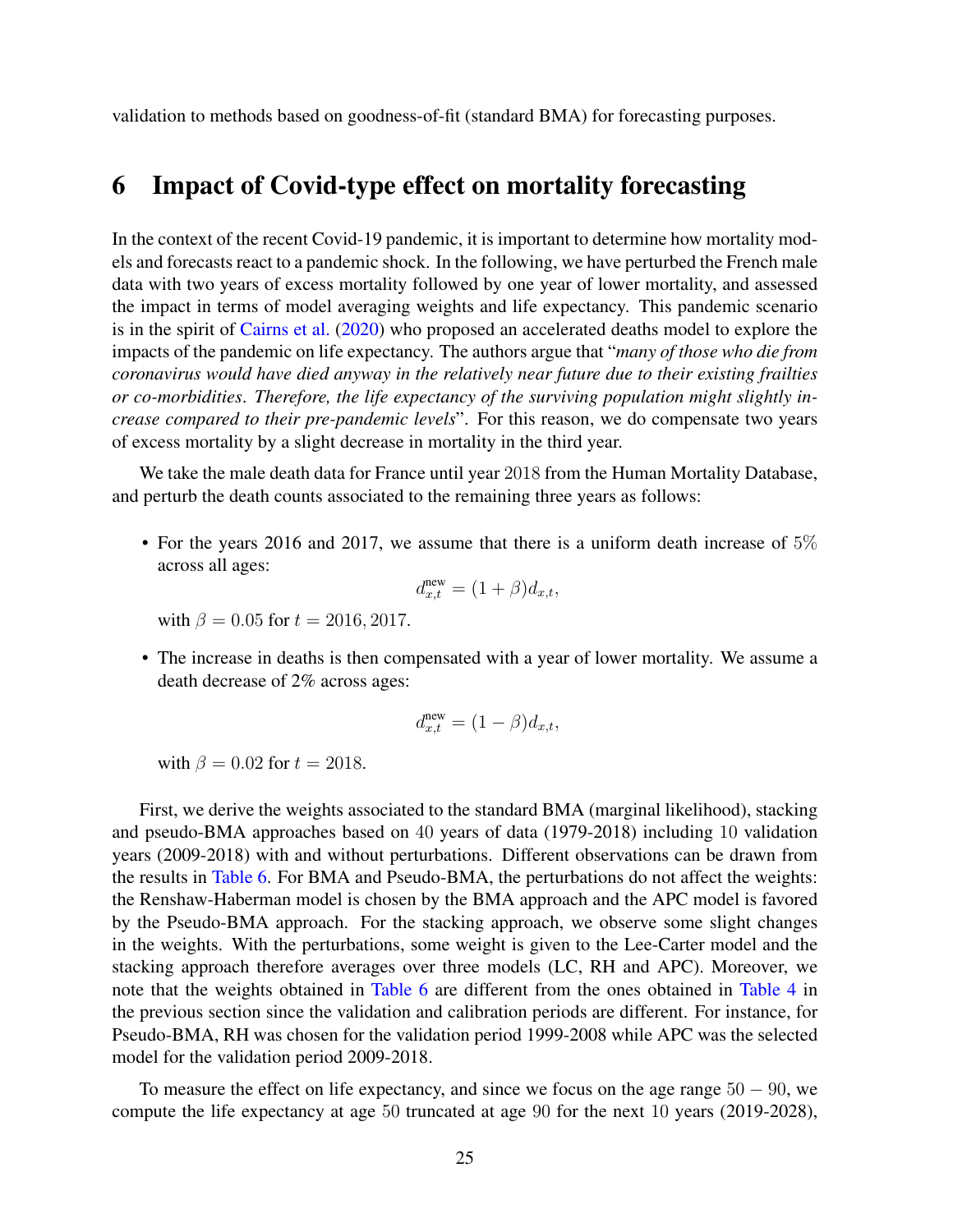|               | <b>BMA</b> |  | Stacking             |       | Pseudo-BMA |      |
|---------------|------------|--|----------------------|-------|------------|------|
| Perturbations |            |  | Without With Without | With  | Without    | With |
| LC.           |            |  |                      | 0.147 |            |      |
| <b>RH</b>     |            |  | 0.21                 | 0.170 |            |      |
| <b>APC</b>    |            |  | 0.79                 | 0.682 |            |      |
| CBD           |            |  |                      |       |            |      |
| M6            |            |  |                      |       |            |      |

<span id="page-25-1"></span>Table 6: Model Weights for France with and without Covid-type effect.

that is

<span id="page-25-2"></span>
$$
e_{50:\overline{40},t} = \sum_{k=1}^{40} k p_{50,t} \tag{6.1}
$$

where  $k p_{50,t}$  is the k-year survival probability at year t just like in Equation [\(5.1\)](#page-19-0). We note that  $(6.1)$  can be interpreted as the average number of payments of a life annuity at age 50 that ends at age 90 since

$$
e_{50:\overline{40}} = \mathbb{E}\left[\min\left(K_{50}, 40\right)\right] \tag{6.2}
$$

where  $K_{50}$  is the number of years lived by a person aged 50 (see for instance Section 2.6 in [Dickson et al.](#page-29-15) [\(2013\)](#page-29-15)). In [Figure 9,](#page-26-0) we plot the life expectancies, observed and predicted, from 2009 to 2018, according to each model averaging method. In order to better assess the impact of the perturbations on the overall uncertainty, we show the predictions of the Lee-Carter model *without* perturbations. In particular, we observe that the perturbed data via all three approaches produce larger confidence intervals compared to the baseline LC model without perturbations as one would expect. Indeed, the perturbations increase the volatility of the period effects  $\kappa_t$ and therefore the uncertainty in future life expectancy.

The median life expectancy with and without Covid-type effect is plotted on [Table 7.](#page-27-0) With the perturbations, the median life expectancy increases between the years 2019 and 2028, and this increase is more important than the situation without Covid-type effect. Hence, we do observe a compensation effect of the pandemic.

Overall, we find that the three model averaging approaches predict an increase in life expectancy which is consistent with the historical trend and the 5% decrease in the number of deaths associated to the *compensation effect* of the pandemic. We also note that the BMA approach which selects, in this case, the RH model provides wider prediction intervals due to the cohort effect as depicted in [Figure 10.](#page-27-1)

# <span id="page-25-0"></span>7 Conclusion

In this work, we address the problem of stochastic mortality model averaging. We start by setting up an attractive Bayesian modeling framework because it allows us to consider several mortality models and to account for the uncertainty around the parameter estimates. Model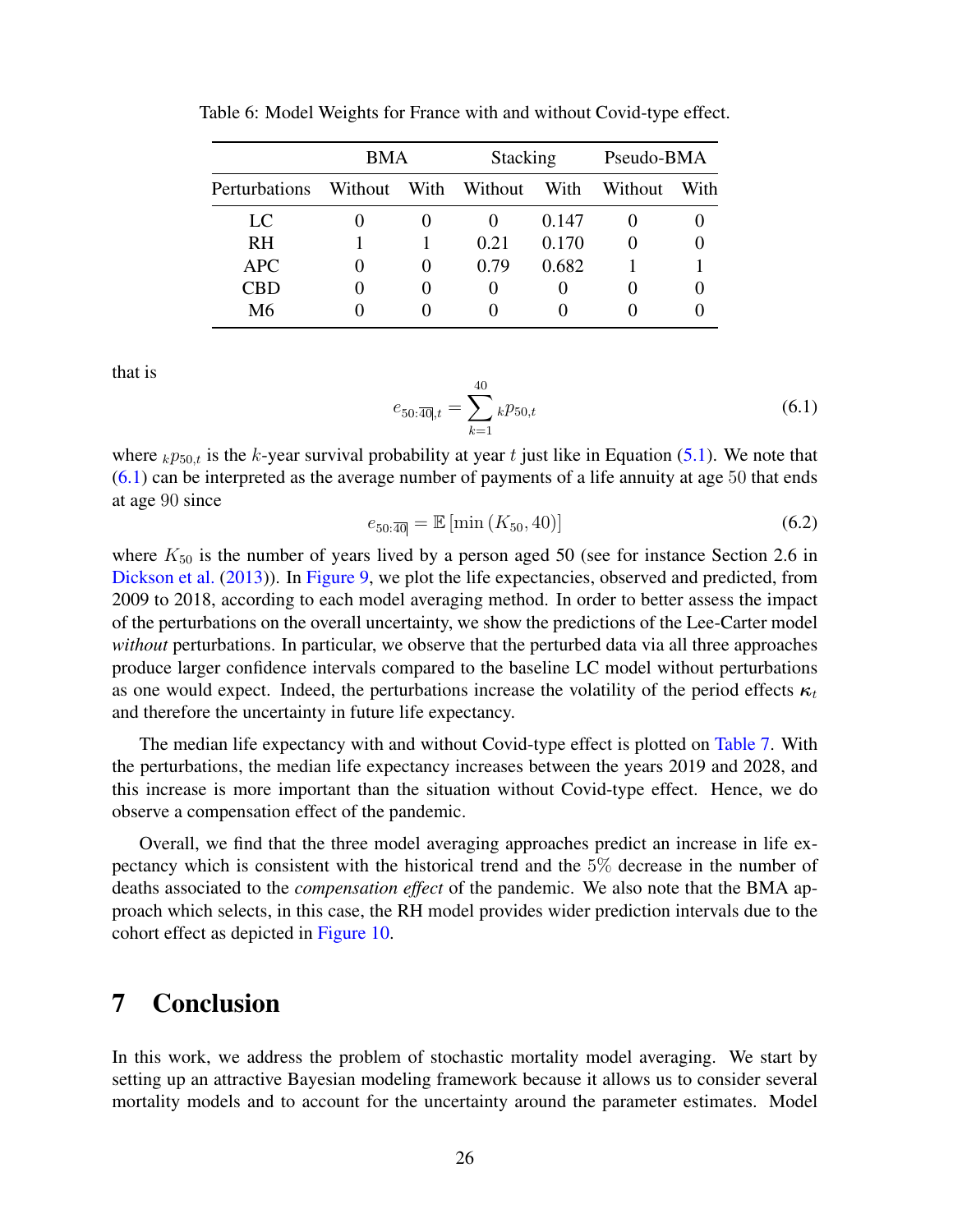<span id="page-26-0"></span>

#### **Life expectancy at age 50**

Figure 9: 95% prediction intervals for the life expectancy at age 50 (truncated at age 90) for the 10-year period 2019-2028 via the three model averaging approaches with perturbed data. For comparison, we also provide the 95% prediction intervals via the Lee-Carter (LC) model without perturbations.

averaging strategies are then applied to mitigate the risk of selecting the wrong model. The standard Bayesian model averaging, based on how well the model fits the training dataset is challenged by two other model averaging strategies, referred to as stacking and pseudo-BMA, that focus on the out-of-sample error.

We recommend the use of the leave-future-out based model averaging approaches for the purpose of forecasting mortality trends. Our study draws on extensive simulation study and applications to real-world mortality data sets (with and without COVID-like disruption).

This work could be extended in many interesting ways. First, the validation technique could be adapted to the case where the mortality patterns exhibit a change of regime. In fact, as discussed with the COVID-type impact, the model averaging approach should assign more weights to models that are not only good at representing the past but also at forecasting the future. Here, we should introduce some potential regime switching techniques into the considered models in order to tackle such a problem. However, this interesting problem is beyond the scope of the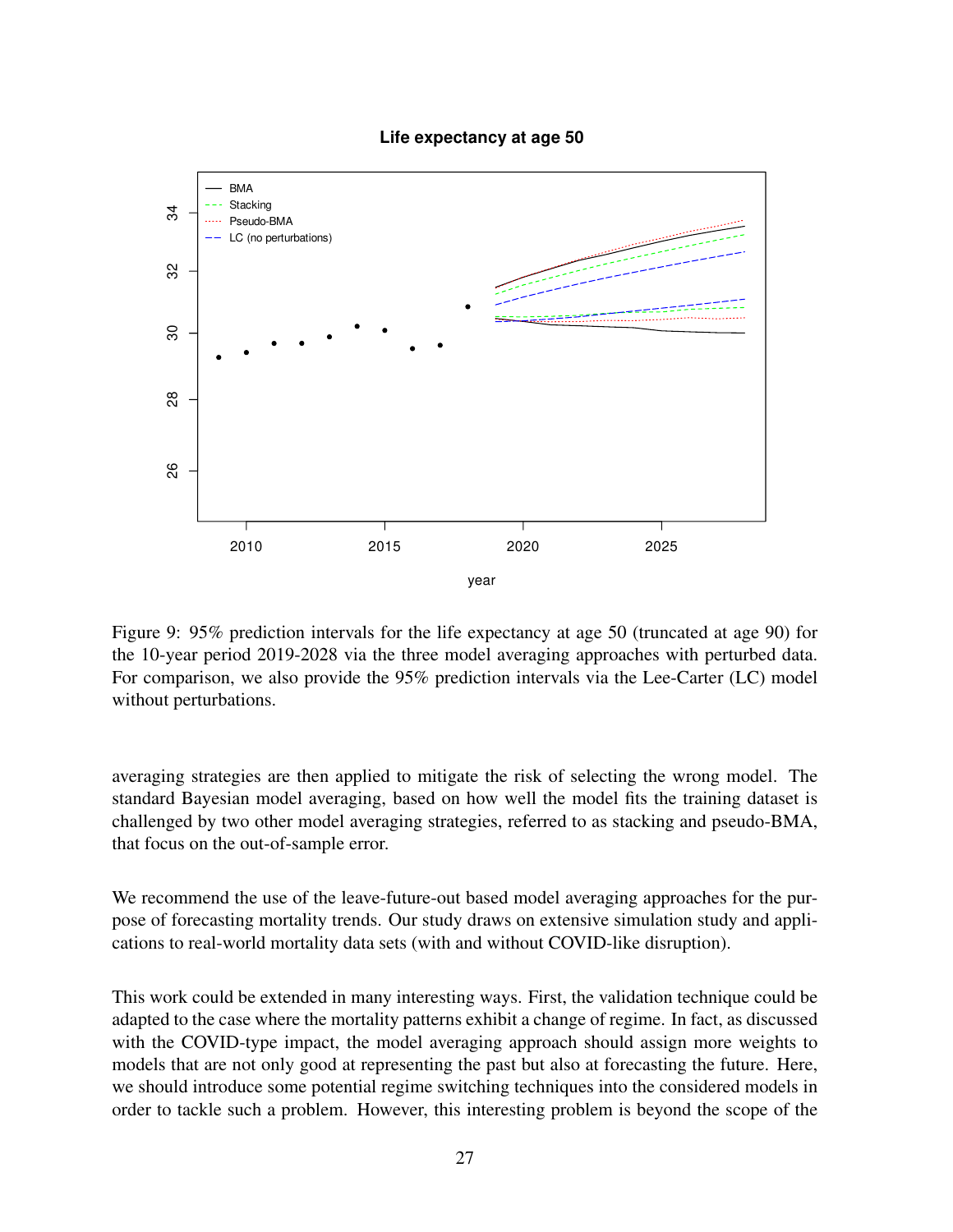|               | BMA     |       | <b>Stacking</b> |       | Pseudo-BMA |       |
|---------------|---------|-------|-----------------|-------|------------|-------|
| Perturbations | Without | With  | Without         | With  | Without    | With  |
| 2019          | 30.59   | 30.97 | 30.57           | 30.89 | 30.57      | 30.95 |
| 2020          | 30.70   | 31.11 | 30.71           | 31.04 | 30.72      | 31.10 |
| 2021          | 30.80   | 31.23 | 30.84           | 31.19 | 30.86      | 31.26 |
| 2022          | 30.89   | 31.33 | 30.98           | 31.33 | 31.00      | 31.42 |
| 2023          | 30.97   | 31.43 | 31.10           | 31.47 | 31.12      | 31.55 |
| 2024          | 31.05   | 31.52 | 31.22           | 31.60 | 31.27      | 31.71 |
| 2025          | 31.10   | 31.61 | 31.32           | 31.73 | 31.39      | 31.84 |
| 2026          | 31.19   | 31.70 | 31.43           | 31.86 | 31.49      | 31.99 |
| 2027          | 31.22   | 31.80 | 31.52           | 31.99 | 31.62      | 32.11 |
| 2028          | 31.30   | 31.91 | 31.62           | 32.10 | 31.73      | 32.23 |

<span id="page-27-0"></span>Table 7: Median Life Expectancy at age 50 (truncated at age 90) for French Male with and without Covid-type effect.

<span id="page-27-1"></span>

Figure 10: 95% prediction intervals for the cohort parameter  $\gamma_t$  in the RH and APC models.

current paper and will be investigated in a future work. Finally, given the ability of the averaging techniques to accommodate classic and most used models, an R package implementing the three model averaging approaches is available for download to researchers as well as practitioners at <https://CRAN.R-project.org/package=StanMoMo>.

# Acknowledgment

The authors would like to thank the Editor and two anonymous referees who provided useful and detailed comments that substantially improved the current manuscript. This work was supported by the Joint Research Initiative on "Mortality Modeling and Surveillance" funded by AXA Research Fund. S. Loisel and Y. Salhi also acknowledge support from the BNP Paribas Cardif Chair "New Insurees, Next Actuaries" (NINA) and the Milliman research initiative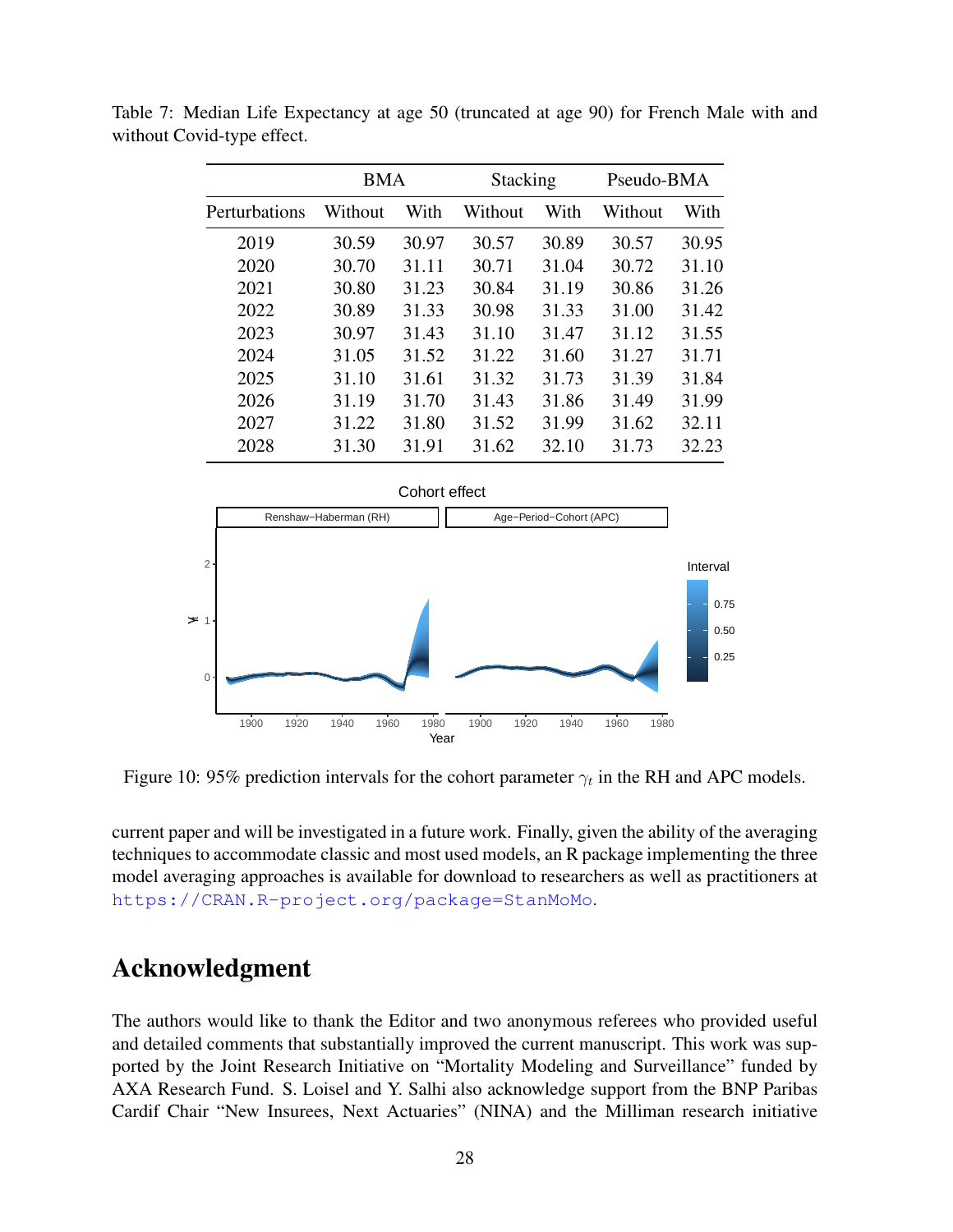"Actuariat Durable". Y. Salhi benefited from the support of the CY Initiative of Excellence (grant "Investissements d'Avenir" ANR-16-IDEX-0008), Project "EcoDep" PSI-AAP2020– 0000000013. P-O. Goffard's work is partially funded by the DIALog – Digital Insurance And Long-term risks – Chair under the aegis of the Fondation du Risque, a joint initiative by UCBL and CNP Assurances.

# References

- <span id="page-28-3"></span>Antonio, K., Bardoutsos, A., and Ouburg, W. (2015). Bayesian poisson log-bilinear models for mortality projections with multiple populations. *European Actuarial Journal*, 5(2):245–281.
- <span id="page-28-6"></span>Benchimol, A. G., Diazaraque, J. M. M., Lozano, I. A., and Alonso-González, P. J. (2018). Mortality projection using Bayesian model averaging. In *Mathematical and Statistical Methods for Actuarial Sciences and Finance*, pages 111–115. Springer.
- <span id="page-28-4"></span>Buckland, S. T., Burnham, K. P., and Augustin, N. H. (1997). Model selection: an integral part of inference. *Biometrics*, pages 603–618.
- <span id="page-28-9"></span>Burkner, P.-C., Gabry, J., and Vehtari, A. (2020). Approximate leave-future-out cross-validation for Bayesian time series models. *Journal of Statistical Computation and Simulation*, 0(0):1– 25.
- <span id="page-28-5"></span>Cade, B. S. (2015). Model averaging and muddled multimodel inferences. *Ecology*, 96(9):2370–2382.
- <span id="page-28-0"></span>Cairns, A. J., Blake, D., and Dowd, K. (2006). A two-factor model for stochastic mortality with parameter uncertainty: theory and calibration. *Journal of Risk and Insurance*, 73(4):687–718.
- <span id="page-28-7"></span>Cairns, A. J., Blake, D., Dowd, K., Coughlan, G. D., Epstein, D., and Khalaf-Allah, M. (2011a). Mortality density forecasts: An analysis of six stochastic mortality models. *Insurance: Mathematics and Economics*, 48(3):355–367.
- <span id="page-28-1"></span>Cairns, A. J., Blake, D., Dowd, K., Coughlan, G. D., Epstein, D., Ong, A., and Balevich, I. (2009). A quantitative comparison of stochastic mortality models using data from england and wales and the united states. *North American Actuarial Journal*, 13(1):1–35.
- <span id="page-28-2"></span>Cairns, A. J., Blake, D., Dowd, K., Coughlan, G. D., and Khalaf-Allah, M. (2011b). Bayesian stochastic mortality modelling for two populations. *ASTIN Bulletin: The Journal of the IAA*, 41(1):29–59.
- <span id="page-28-10"></span>Cairns, A. J., Blake, D. P., Kessler, A., and Kessler, M. (2020). The impact of covid-19 on future higher-age mortality. *Available at SSRN 3606988*.
- <span id="page-28-8"></span>Carpenter, B., Gelman, A., Hoffman, M. D., Lee, D., Goodrich, B., Betancourt, M., Brubaker, M., Guo, J., Li, P., and Riddell, A. (2017). Stan: A probabilistic programming language. *Journal of statistical software*, 76(1).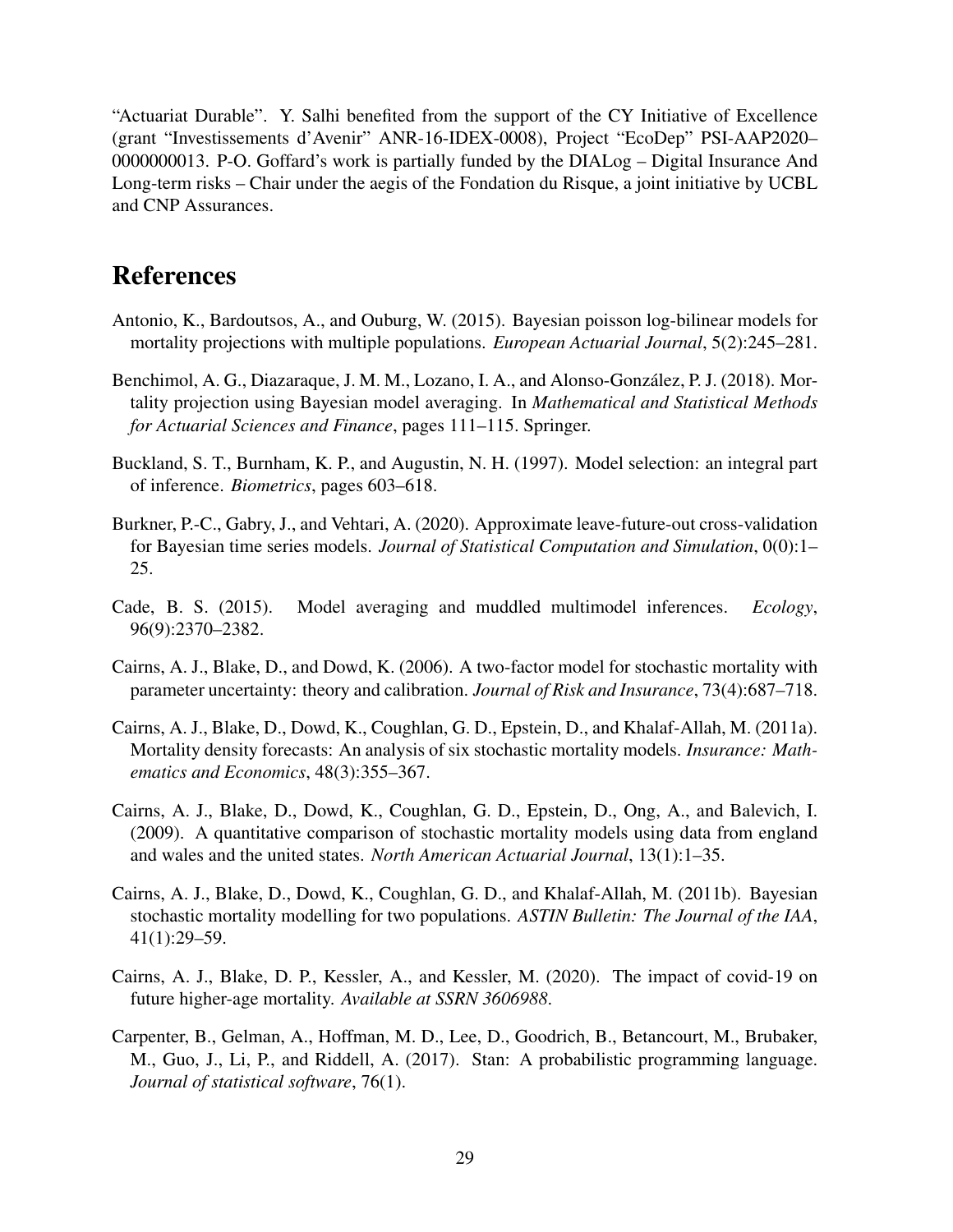- <span id="page-29-1"></span>Currie, I. D. (2016). On fitting generalized linear and non-linear models of mortality. *Scandinavian Actuarial Journal*, 2016(4):356–383.
- <span id="page-29-2"></span>Czado, C., Delwarde, A., and Denuit, M. (2005). Bayesian poisson log-bilinear mortality projections. *Insurance: Mathematics and Economics*, 36(3):260–284.
- <span id="page-29-4"></span>Delwarde, A., Denuit, M., and Partrat, C. (2007). Negative binomial version of the lee– carter model for mortality forecasting. *Applied Stochastic Models in Business and Industry*, 23(5):385–401.
- <span id="page-29-15"></span>Dickson, D. C., Hardy, M., Hardy, M. R., and Waters, H. R. (2013). *Actuarial mathematics for life contingent risks*. Cambridge University Press.
- <span id="page-29-13"></span>Fernandez, C., Ley, E., and Steel, M. F. (2001). Benchmark priors for Bayesian model averaging. *Journal of Econometrics*, 100(2):381–427.
- <span id="page-29-9"></span>Gao, G., Meng, S., and Shi, Y. (2019). Stochastic payments per claim incurred. *North American Actuarial Journal*, 23(1):11–26.
- <span id="page-29-14"></span>Geisser, S. and Eddy, W. F. (1979). A predictive approach to model selection. *Journal of the American Statistical Association*, 74(365):153–160.
- <span id="page-29-5"></span>Gelman, A., Carlin, J. B., Stern, H. S., and Rubin, D. B. (1995). *Bayesian Data Analysis*. Chapman and Hall/CRC.
- <span id="page-29-6"></span>Gelman, A. et al. (2006). Prior distributions for variance parameters in hierarchical models (comment on article by browne and draper). *Bayesian analysis*, 1(3):515–534.
- <span id="page-29-12"></span>Gronau, Q., Singmann, H., and Wagenmakers, E.-J. (2020). bridgesampling: An r package for estimating normalizing constants. *Journal of Statistical Software, Articles*, 92(10):1–29.
- <span id="page-29-11"></span>Gronau, Q. F., Sarafoglou, A., Matzke, D., Ly, A., Boehm, U., Marsman, M., Leslie, D. S., Forster, J. J., Wagenmakers, E.-J., and Steingroever, H. (2017). A tutorial on bridge sampling. *Journal of mathematical psychology*, 81:80–97.
- <span id="page-29-7"></span>Haberman, S. and Renshaw, A. (2011). A comparative study of parametric mortality projection models. *Insurance: Mathematics and Economics*, 48(1):35–55.
- <span id="page-29-10"></span>Hilton, J., Dodd, E., Forster, J. J., and Smith, P. W. (2019). Projecting uk mortality by using Bayesian generalized additive models. *Journal of the Royal Statistical Society: Series C (Applied Statistics)*, 68(1):29–49.
- <span id="page-29-3"></span>Hoeting, J. A., Madigan, D., Raftery, A. E., and Volinsky, C. T. (1999). Bayesian model averaging: a tutorial. *Statistical science*, pages 382–401.
- <span id="page-29-8"></span>Hoffman, M. D. and Gelman, A. (2014). The no-u-turn sampler: Adaptively setting path lengths in hamiltonian monte carlo. *Journal of Machine Learning Research*, 15(47):1593–1623.
- <span id="page-29-0"></span>Hunt, A. and Blake, D. (2020). On the structure and classification of mortality models. *North American Actuarial Journal*, 0(0):1–20.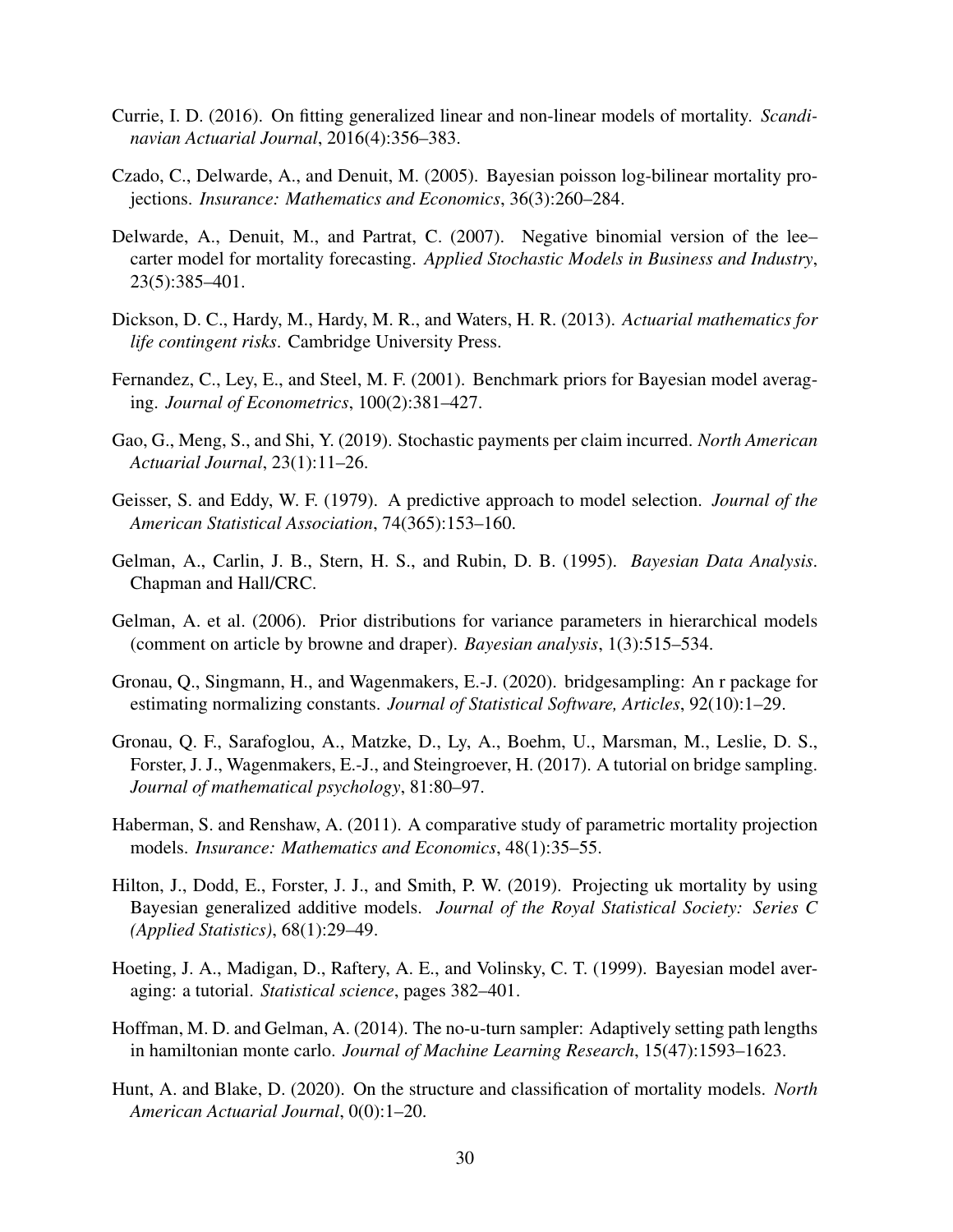- <span id="page-30-10"></span>Hunt, A. and Villegas, A. M. (2015). Robustness and convergence in the lee–carter model with cohort effects. *Insurance: Mathematics and Economics*, 64:186–202.
- <span id="page-30-15"></span>Jordan, A., Krüger, F., and Lerch, S. (2019). Evaluating probabilistic forecasts with scoringRules. *Journal of Statistical Software*, 90(12):1–37.
- <span id="page-30-5"></span>Kass, R. E. and Raftery, A. E. (1995). Bayes factors. *Journal of the American Statistical Association*, 90(430):773–795.
- <span id="page-30-14"></span>Keilman, N. (2020). Evaluating probabilistic population forecasts. Institut National de la Statistique et des Etudes Economiques (INSEE).
- <span id="page-30-4"></span>Kogure, A. and Kurachi, Y. (2010). A Bayesian approach to pricing longevity risk based on risk-neutral predictive distributions. *Insurance: Mathematics and Economics*, 46(1):162– 172.
- <span id="page-30-6"></span>Koop, G. and Korobilis, D. (2012). Forecasting inflation using dynamic model averaging. *International Economic Review*, 53(3):867–886.
- <span id="page-30-0"></span>Lee, R. D. and Carter, L. R. (1992). Modeling and forecasting us mortality. *Journal of the American statistical association*, 87(419):659–671.
- <span id="page-30-9"></span>Lovász, E. (2011). Analysis of finnish and swedish mortality data with stochastic mortality models. *European Actuarial Journal*, 1(2):259–289.
- <span id="page-30-12"></span>Meng, X.-L. and Wong, W. H. (1996). Simulating ratios of normalizing constants via a simple identity: a theoretical exploration. *Statistica Sinica*, pages 831–860.
- <span id="page-30-11"></span>Neal, R. M. (2011). Mcmc using hamiltonian dynamics. *Handbook of markov chain monte carlo*, 2(11):2.
- <span id="page-30-13"></span>Overstall, A. M. and Forster, J. J. (2010). Default Bayesian model determination methods for generalised linear mixed models. *Computational Statistics & Data Analysis*, 54(12):3269– 3288.
- <span id="page-30-3"></span>Pedroza, C. (2006). A Bayesian forecasting model: predicting us male mortality. *Biostatistics*, 7(4):530–550.
- <span id="page-30-2"></span>Plat, R. (2009). On stochastic mortality modeling. *Insurance: Mathematics and Economics*, 45(3):393–404.
- <span id="page-30-1"></span>Renshaw, A. E. and Haberman, S. (2006). A cohort-based extension to the lee–carter model for mortality reduction factors. *Insurance: Mathematics and economics*, 38(3):556–570.
- <span id="page-30-7"></span>Shang, H. L. (2012). Point and interval forecasts of age-specific life expectancies: A model averaging approach. *Demographic Research*, 27:593–644.
- <span id="page-30-8"></span>Shang, H. L. and Haberman, S. (2018). Model confidence sets and forecast combination: an application to age-specific mortality. *Genus*, 74(1):19.